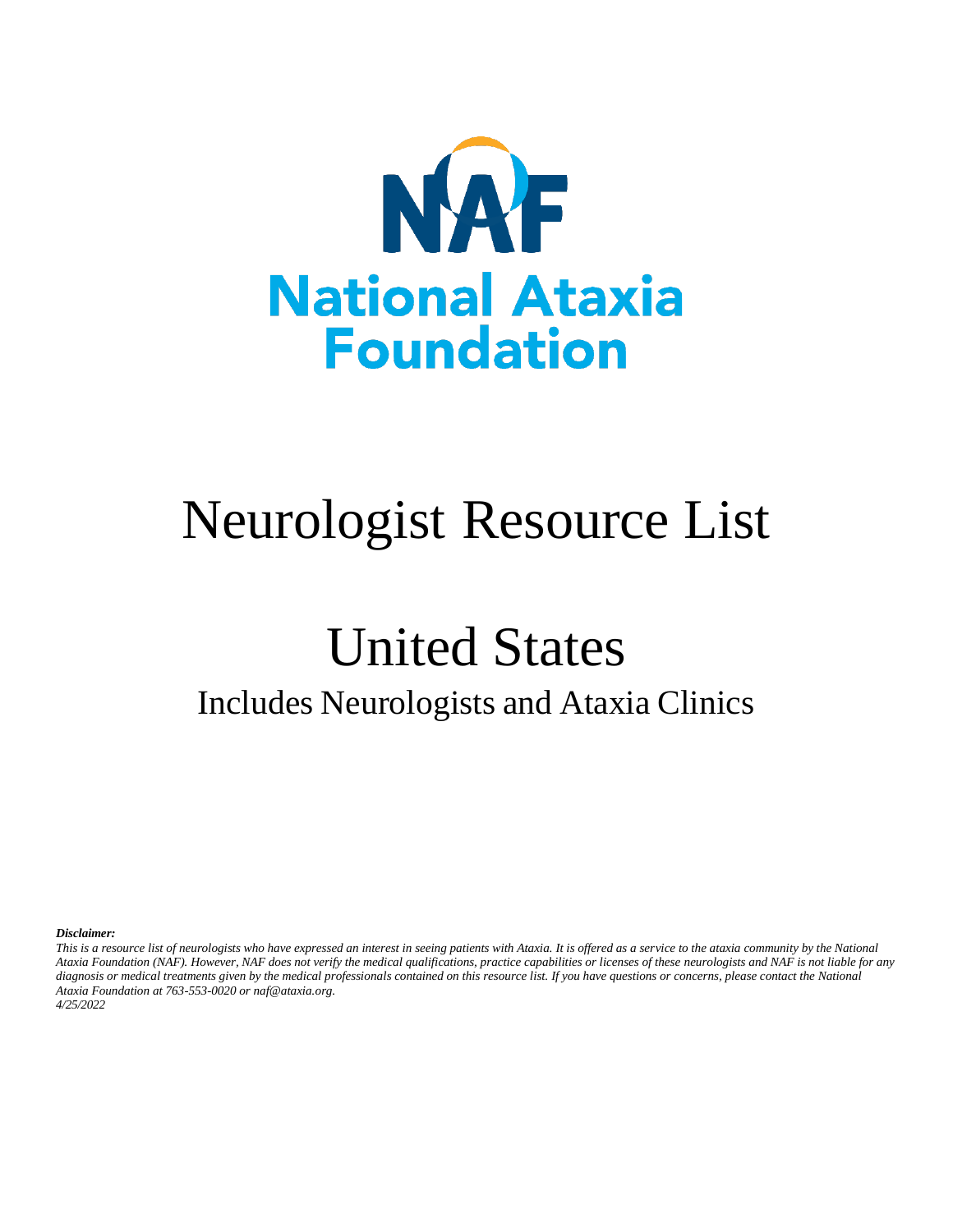## **United States Neurologist Resource List**

## **ALABAMA**

#### **The University of Alabama at Birmingham**

Division of Movement Disorders Department of Neurology

#### **The Kirklin Clinic of UAB Hospital**

Neurology Clinic in Neurosciences Marissa Dean, MD David G. Standaert, MD, PhD Talene Yacoubian, MD, PhD 2000 6th Avenue S Birmingham, AL 35233 Phone: (205) 801-8986 Fax: (205) 996-4039 General Info about the ataxia clinic: (205) 934-0683, Option 4 Ataxia Clinic - 4<sup>th</sup> Friday of each month

#### **Children's Hospital – Pediatric Neurology**

Leon Dure, MD Amitha Ananth, MD, Assistant Professor 1600  $7<sup>th</sup>$  Ave. So. - CHB314 Birmingham, AL 35233 Phone: (205) 996-7850 Fax: (205) 996-7867 By referral only (Sees children)

#### **Shelby Baptist Medical Center**

Nasrollah Eslami, MD 1004  $1^{st}$  St. No. Suite #330 Alabaster, AL 35007 Phone: (205) 664-2967 Fax: (205) 664-9689 Sees ages 12 through adult

#### **Clinic for Neurology**

Scott Hitchcock, MD David Greer, MD 185 Chateau Dr. SW, Ste 301 Huntsville, AL 35801 Phone: (256) 533-4402 Fax: (256) 551-1902 By referral only

#### **Alabama Clinic**

Farouk Y. Khan, MD 2812 Hartford Hwy Dothan, AL 36305 Phone: (334) 712-1170 Fax: (334) 460-8391

## **ARIZONA**

#### **Barrow Neurological Institute**

Department of Neurology Terry Fife, MD Kamala Saha, MD 240 W Thomas Rd #301 Phoenix, AZ 85013 Phone: (602) 406-6262 Fax: (602) 406-6261 (for new patient referrals)

## **Barrow Neurological Institute at**

**Phoenix Children's Hospital** Pediatric Movement Disorders Center Michael Kruer, MD 1919 E. Thomas Rd Phoenix, AZ 85016 Phone: (602) 933-0970 Fax: (602) 933-4253

#### **Arkansas Children's Hospital**

Neurology Section 1 Children's Way, Slot 512-15 Little Rock, AR 72202 Phone: (501) 364-4000 Fax: (501) 364-6077 (Sees children)

#### **Banner University Medical Center**

Neurologists seeing Friedreich's patients only: Joshua Gibbons, MD Holly Horak, MD Muhamad Kahn, MD Katalin Scherer, MD 2800 E. Ajo Way Tucson, AZ 85713-6204 Phone: (520) 694-8888 Fax: (520) 874-2701

## **ARKANSAS**

**Arkansas Children's Northwest** Pediatric Neurology Tonya Balmakund, MD Stephen Jones, MD 2601 Gene George Blvd Springdale, AR 72762 Phone (479) 725-6880 Fax (479) 725-6582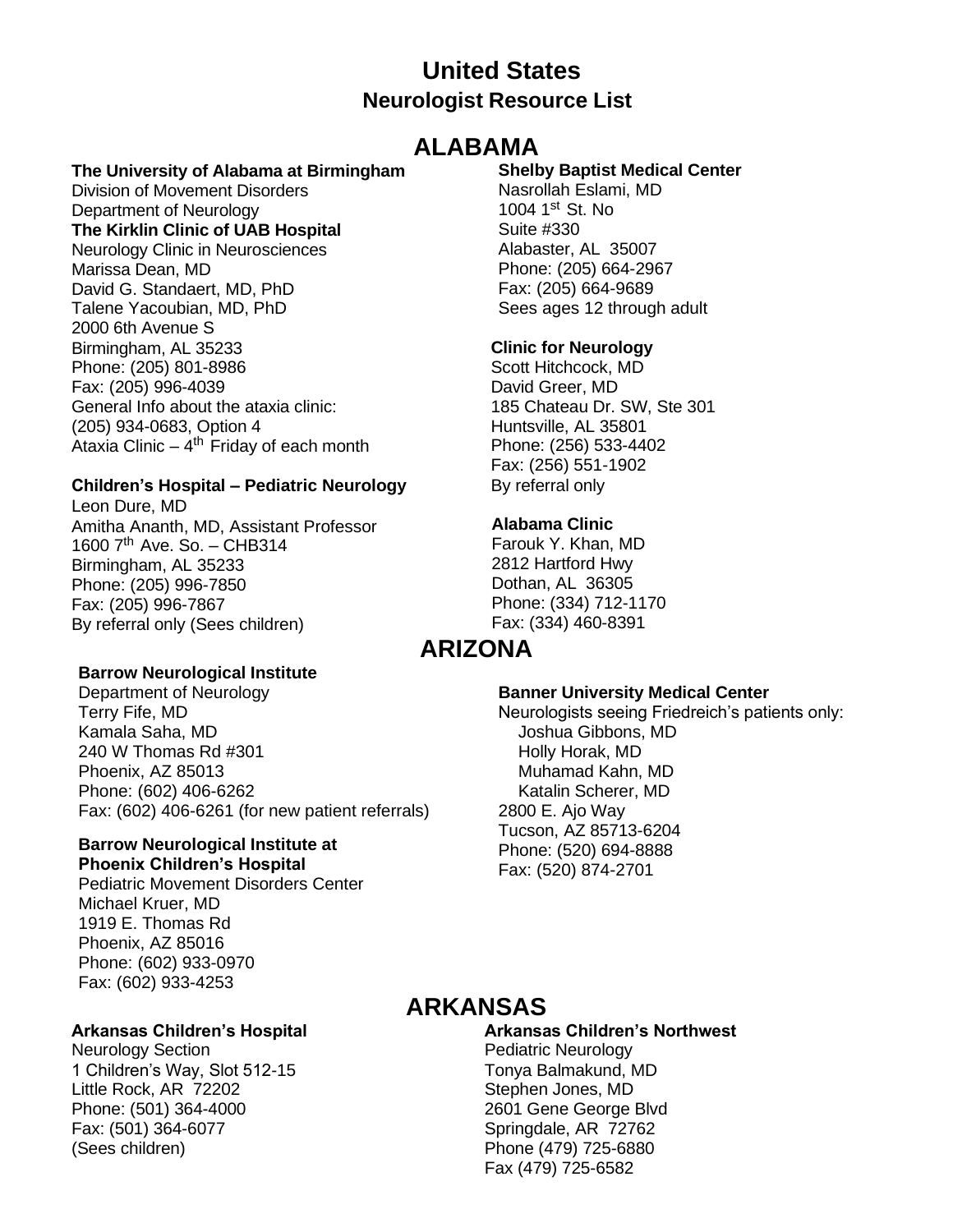## **CALIFORNIA**

#### **UCLA Ataxia Center**

Neurological Services Susan Perlman, MD Brent Fogel, MD, PhD 300 UCLA Medical Plaza, Ste. B200 Los Angeles, CA 90095 Phone: (310) 794-1195 Fax: (310) 794-7491

#### **UCLA School of Medicine**

West LA VA Health Care Center 11301 Wilshire Blvd Los Angeles, CA 90073 Phone: (310) 268-3595

#### **UC Davis Medical Center**

Department of Neurology 3160 Folsom Blvd, Ste 2100 Sacramento, CA 95816 Phone: (916) 734-3588 Phone: (800) 482-3284 (referrals)

#### **Stanford Healthcare Neurosciences**

Hokuto Morita, MD Veronica Santini, MD Sharon J. Sha, MD Laurice Yang, MD 213 Quarry Road, 3rd Fl. Palo Alto, CA 94304 Phone: (650) 723-6469 Fax: (650) 735-0390

### **Rancho Los Amigos**

**National Rehabilitation Center** 7601 E. Imperial Hwy

Downey, CA 90242 Phone: (562) 385-7115

#### **Keck Medicine of USC**

Department of Neurology 1520 Pablo St, Ste 3000 Los Angeles, CA 90033 Phone: (323) 442-5710

#### **University of California, Irvine**

Alejandra Garland-Becerra, MD David Swope, MD Nicolas Phielipp, MD Anna Morenkova, MD 1 Medical Plaza Dr. Irvine, CA 92697 Phone: (714) 456-7220 Also locations in Orange & Tustin, CA Appointments can be made at (714) 456-7220

**UCSF Movement Disorder and Neuromodulation Center** 1651 4th St., Suite 232 San Francisco, CA 94158 Phone: 415-353-2311 Fax: 415-353-9060

#### **UCSF Memory and Aging Center**

Michael Geschwind, MD, PhD UCSF Memory and Aging Center 1651 4th St., Suite 212 San Francisco, CA 94158 Phone: 415-353-2057 Fax: 415-353-8292

#### **Forbes Norris MDA/ALS Center**

Robert G. Miller, MD, Director Jonathan Katz, MD Liberty Jenkins, MD 1100 Van Ness Ave. Floor 6 San Francisco, CA 94109 Phone: (415) 923-3604 Fax: (415) 375-4827

#### **Senta Clinic**

Ian Purcell, MD, PhD Monali Patel, MD 7625 Mesa College Dr, Ste 305A San Diego, CA 92111 Phone: (858) 223-2173 (Dr. Patel) Fax: (760) 607-3210 (Dr. Patel) Phone: (858) 223-2172 (Dr. Purcell) Fax: (858) 682-2205 (Dr. Purcell)

#### **Vandever Medical Offices**

**Kaiser Permanente** 4405 Vandever Ave San Diego, CA 92120 Phone: (619) 528-5000 Phone: (877) 236-0333 Fax: (619) 516-6598 By referral only

#### **University of California, San Diego**

Movement Disorder Program (See adults only) Irene Litvan, MD Brenton Wright, MD 4510 Executive Dr, Ste 3256 San Diego, CA 92121 Phone: (858) 657-8540 Fax: (858) 657-8549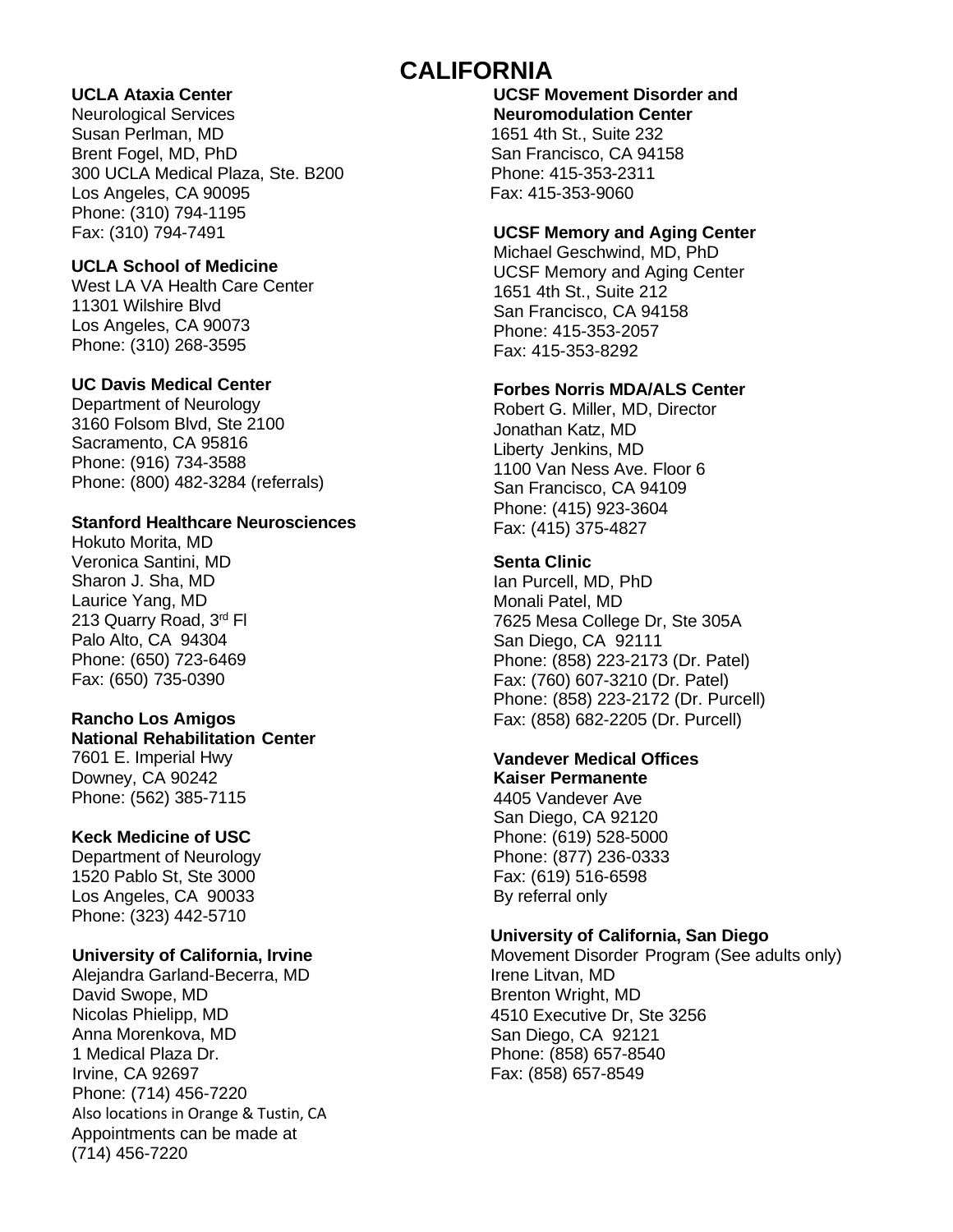#### **Rady Children's Hospital**

Movement Disorders Clinic Jennifer Friedman, MD 3020 Children's Way San Diego, CA 92123 Phone: (858) 966-5819 Fax: (858) 966-4930

#### **University of Colorado Movement Disorders Center**

Jessica Barr, PA-C Jeanne Feuerstain, MD (Dr. Feuerstain also sees patients at VA as well) Emily Forbes, DO, MS Trevor Hawkins, MD Teresa Lee, MD Anschutz Outpatient Pavilion 1635 Aurora Ct., Suite 4500 Aurora, CO 80045 Phone: (720) 848-2080 Fax: (720) 848-2106 (Sees adults only) For more info call Alan Hall (720) 848-8761 Intake and Access Coordinator

#### **Kaiser Permanente**

Physical Medicine Christine Munson, MD 2045 Franklin St Denver, CO 80205 Phone: (303) 861-3303 Referral only

#### **Kaiser Permanente**

Neurology Department Eryn Lonnquist, MD Chief Neurologist Skyline Bldg. 3rd floor 1375 E. 20th Denver, CO 80205 Phone: (303) 861-3380

## **COLORADO**

**The Children's Hospital** Nicole Tartaglia, MD 13123 E. 16<sup>th</sup> Ave., B140 Aurora, CO 80045 Phone: (720) 777-6630 Fax: (720) 777-7311 (Sees children with Fragile X)

## **Colorado Institute for Neuromuscular and**

**Neurological Disorders** Pierre Pavot, DO 600 S. Airport Rd. Building B, Suite E Longmont, CO 80501 Phone: (720) 491-3322 Fax: (720) 684-6715

#### **Rocky Mountain Movement Disorders Center**

Rajeev Kumar, MD, FRCPC Vicki Segro, Nurse Practitioner 701 East Hampden Ave., Suite 510 Englewood, CO 80113 Phone: (303) 357-5455 Fax: (303) 357-5459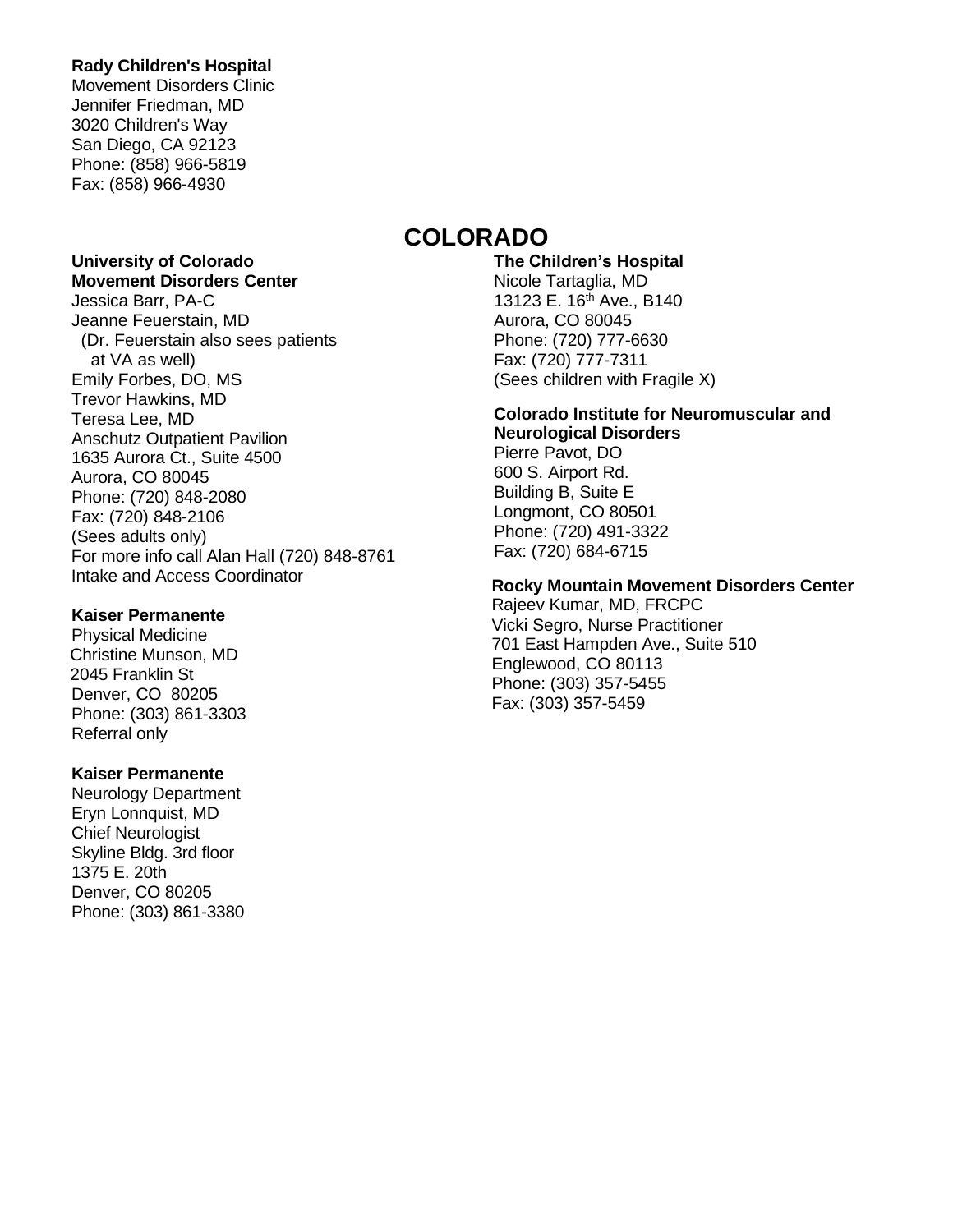## **CONNECTICUT**

#### **Hartford HealthCare Chase Family Movement Disorders Center**

[https://hartfordhealthcare.org/services/movement](https://hartfordhealthcare.org/services/movement-disorders-center)[disorders-center](https://hartfordhealthcare.org/services/movement-disorders-center) [https://espanol.hartfordhealthcare.org/nuestros](https://espanol.hartfordhealthcare.org/nuestros-servicios/trastorno-movimiento)[servicios/trastorno-movimiento](https://espanol.hartfordhealthcare.org/nuestros-servicios/trastorno-movimiento)

#### *Bridgeport Office Cheshire Office*

2660 Main Street 280 South Main Street Ste 219 Ste 102 Bridgeport, CT 06606 Cheshire, CT 06410 Fax (860) 870-0625 Fax: (203) 250-0191

Phone (860) 870-6385 Phone: (860) 870-6385 Leon Meytin, MD Michelle Dagostine, MD Duarte Machado, MD

#### *Mystic Office Stamford Office*

100 Perkins Farm Dr, Ste 102 623 Newfield Avenue Mystic, CT 06355 Stamford, CT 06095 Phone: (860) 870-6385 Phone: (860) 870-6385 Fax: (860} 245-0000 Fax: (860) 245-0000 Elena Bortan, MD Leon Meytin, MD Maria L Moro-de-Casillas, MD Nikita Urval, MD

#### *Torrington Office Vernon Office*

780 Litchfield St 35 Talcottville Road, Suite 3<br>
Torrington CT 06790 Vernon, CT 06066 Torrington CT 06790 Phone: (860) 870-6385 Phone: (860) 870-6385 Fax (860) 870-0625 Fax: 860/870-0625 Benjamin Dorfman, MD Joy Antonelle deMarcaida, MD

Sulada Kanchana, MD, PhD Jeffrey Lahrmann, MD

#### *Winsted Office Wilton Office*

80 South Main St 60 Danbury Rd Suite 202 Suite 101 Winsted, CT 06098 Wilton, CT 06897 Phone: (860) 870-6385 Phone: (860) 870-6385 Fax: (860) 870-0625 Fax: (860) 870-0625 Benjamin Dorfman, MD Nikita Urval, MD Jeffrey Lahrmann, MD

#### *Hartford Office – Spanish Clinic*

79 Retreat Ave, 2<sup>nd</sup> Floor Hartford, CT 06102 Phone: (860) 870-6385 Maria Moro-de Casillas, MD

## **DELAWARE**

#### **Center for Neurology & MRI**

#### Robert Varipapa, MD (Sees adults) *Dover Office Milford Office* 1074 South State St 111 Neurology Way Dover, DE 19901 Milford, DE 19963 Phone: (302) 678-8100 (both locations)

#### **Connecticut Children's Medical Center**

Gyula Acsadi, MD, PhD Pediatric Neurologist 505 Farmington Ave Farmington, CT 06032 Phone: (860) 837-7500 Fax: (860) 837-7550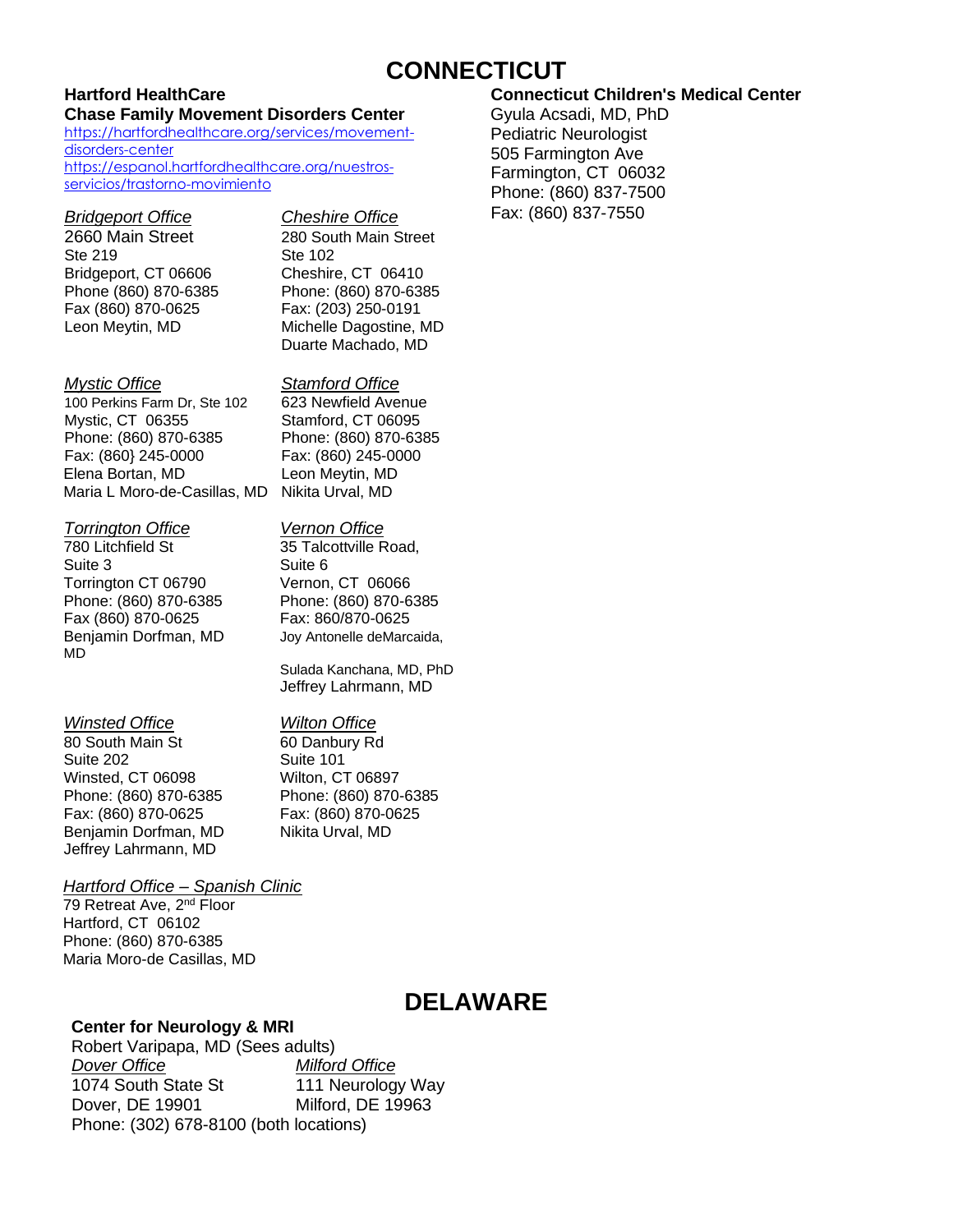## **FLORIDA**

#### **The Center for Parkinson's Disease and Movement Disorders University of Miami, Florida**

Carlos Singer, MD 1150 NW 14th St, Ste 609 Miami, FL 33136 Phone: (305) 243-3100 Fax (305) 243-4713 (Sees adults)

#### **Joe DiMaggio Children's Hospital**

Div. of Pediatric Neurology Tatyana Dubrovsky, MD 1150 N. 35th Ave, Ste 520 Hollywood, FL 33020 Phone: (954) 265-2423 Fax: (954) 961-4860 (Sees children only)

#### **Parkinson's Disease and**

**Movement Disorders Center of Boca Raton** 951 NW 13th Street, Bldg. 5-E Boca Raton, FL 33486 Phone: (561) 392-1818

## **Orlando Health**

**Arnold Palmer Hospital** Carl R. Barr, DO 6150 Metro West Blvd, Ste 105 Orlando, FL 32835 Phone: (321) 842-6671 Fax: (321) 843-6447 (Sees children)

#### **Nicklaus Children's Dan Marino Center**

Roberto Tuchman, MD Carlos Gadia, MD 2900 South Commerce Pkwy Weston, FL 33331 Phone: (954) 385-6276 Fax: (954) 385-6201

## **Emory Clinic at Executive Park**

Emory Movement Disorders Center George "Chip" Wilmot, MD, PhD 12 Executive Park Dr. NE, 5<sup>th</sup> Floor Atlanta, GA 30329 Phone: (404) 778-3444 Fax: (404) 712-6992

#### **University of Florida** Department of Neurology S.H. Subramony, MD (both locations) U of FL Health Medical Plaza 2000 SW Archer Rd (3rd Fl) Gainesville, FL 32607 Phone: (352) 265-5550 AND **Center for Movement Disorders & Neuro Restoration**

3450 Hull Road  $(4<sup>th</sup> Fl)$ Gainesville, FL 32608 Phone: (352) 294-5000 Fax: (352) 627-4175

#### **USF Ataxia Research Center University of South Florida**

Theresa A. Zesiewicz, MD, FAAN 13330 USF Laurel Dr Tampa, FL 33612 Phone: (813) 974-5909 Fax: (813) 974-8032

#### **Nicklaus Children's Hospital**

Movement Disorders Program Migvis Monduy, MD, Pediatric Neurologist 3200 SW 60 Court, Suite 302 Miami, FL 33155 Phone: (305) 662-8330 Fax: (305) 663-2813

## **GEORGIA**

#### **Augusta University Medical Center**

Movement Disorders Clinic Department of Neurology Julie Kurek, MD John Morgan, MD 1447 Harper St, Ste 4328 Augusta, GA 30912 Phone: (706) 721-4581 Fax: (706) 721-1459 (referrals) Fax (706) 721-1115 (doctor correspondence)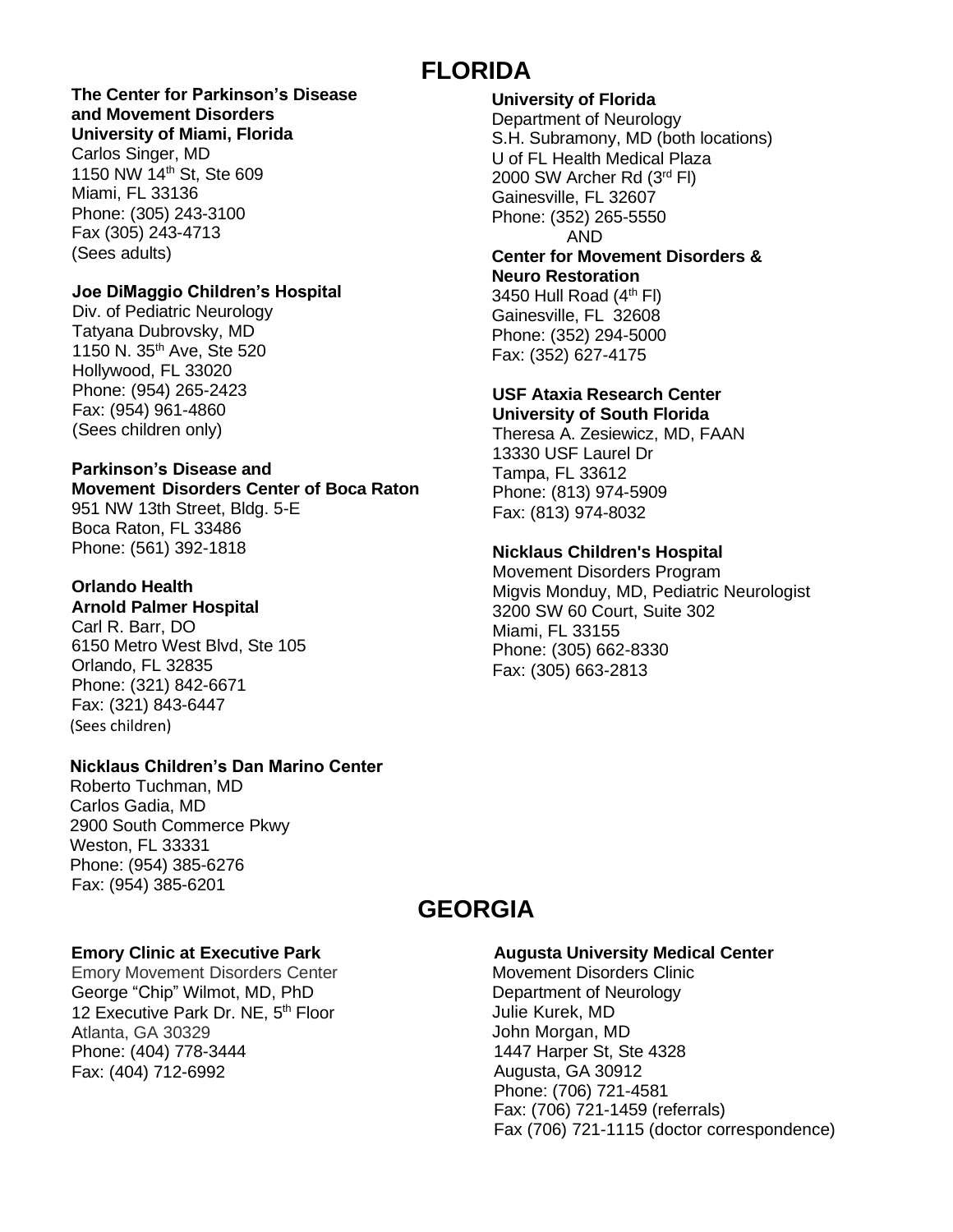## **HAWAII**

#### **Pacific Health Research & Education Institute VA Pacific Islands Healthcare System**

Web Ross, MD 459 Patterson Rd Honolulu, HI 96819 Phone: (808) 433-0600 (Sees veterans only)

#### **St. Luke's Clinic - Neurology**

Anant Wadhwa, MD Cecile Zhao, MD 125 E. Idaho St., Ste 300 Boise, ID 83712 Phone: (208) 381-7335 Fax (208) 381-7227

**University of Chicago Medical Center** Dept of Neurology - Ataxia Center Christopher Gomez, MD, PhD 5841 S. Maryland Ave (Mail Code 2030) Chicago, IL 60637 Phone: (773) 795-4311, ext. 4 Fax: (773) 702-9060

#### **Rush University Medical Center**

The Movement Disorders Center Deborah Hall, MD PhD Natalie Witek, MD MS 1725 W. Harrison St., #755 Chicago, IL 60612 Phone: (312) 563-2900 Fax: (312) 563-2024

#### **Neurology of Southern Illinois**

Lori M. Guyton, MD, MHS Logan Professional Park 3301 Logan Dr. Herrin, IL 62948 Phone: (618) 993-0444 Fax: (618) 998-9302

#### **Kapiolani Medical Center for Women & Children**

Keith K. Abe, MD 1401 S. Beretania St, Suite 950 Honolulu, HI 96814 Phone: (808) 983-6676 Fax: (808) 373-7577 (Sees children)

## **IDAHO**

**St. Alphonsus Boise - Neurology** Benjamin Stewart, MD 1072 N Liberty St, Ste 303 Boise, Idaho 83704 Phone: (208) 302-4200 Fax: (208) 302-4255

## **ILLINOIS**

#### **Northwestern [Parkinson's](http://www.parkinsons.northwestern.edu/) Disease and [Movement](http://www.parkinsons.northwestern.edu/) Disorders Center**

Puneet Opal, MD, PhD *Patients are seen at:* Lavin Pavilion #1900 259 E. Erie Chicago, IL 60611 Phone: (312) 695-7950 Fax: (312) 695-5747

#### **Southern Illinois University School of Medicine**

Department of Neurology Ahmad Elkouzi, MD 751 N. Rutledge St, Ste 3100 Springfield, IL 62794 Phone: (217) 545-8000 Fax: (217) 545-8115 (Sees adults only) *Mailing address:* P.O. Box 19643 Springfield, IL 62794- 9643

#### **OSF Healthcare**

Illinois Neurological Institute – Neurology Joshua S. Chisholm, DO 200 East Pennsylvania Ave Peoria, IL 61603 Phone: (309) 624-4000 Fax: (309) 624-4010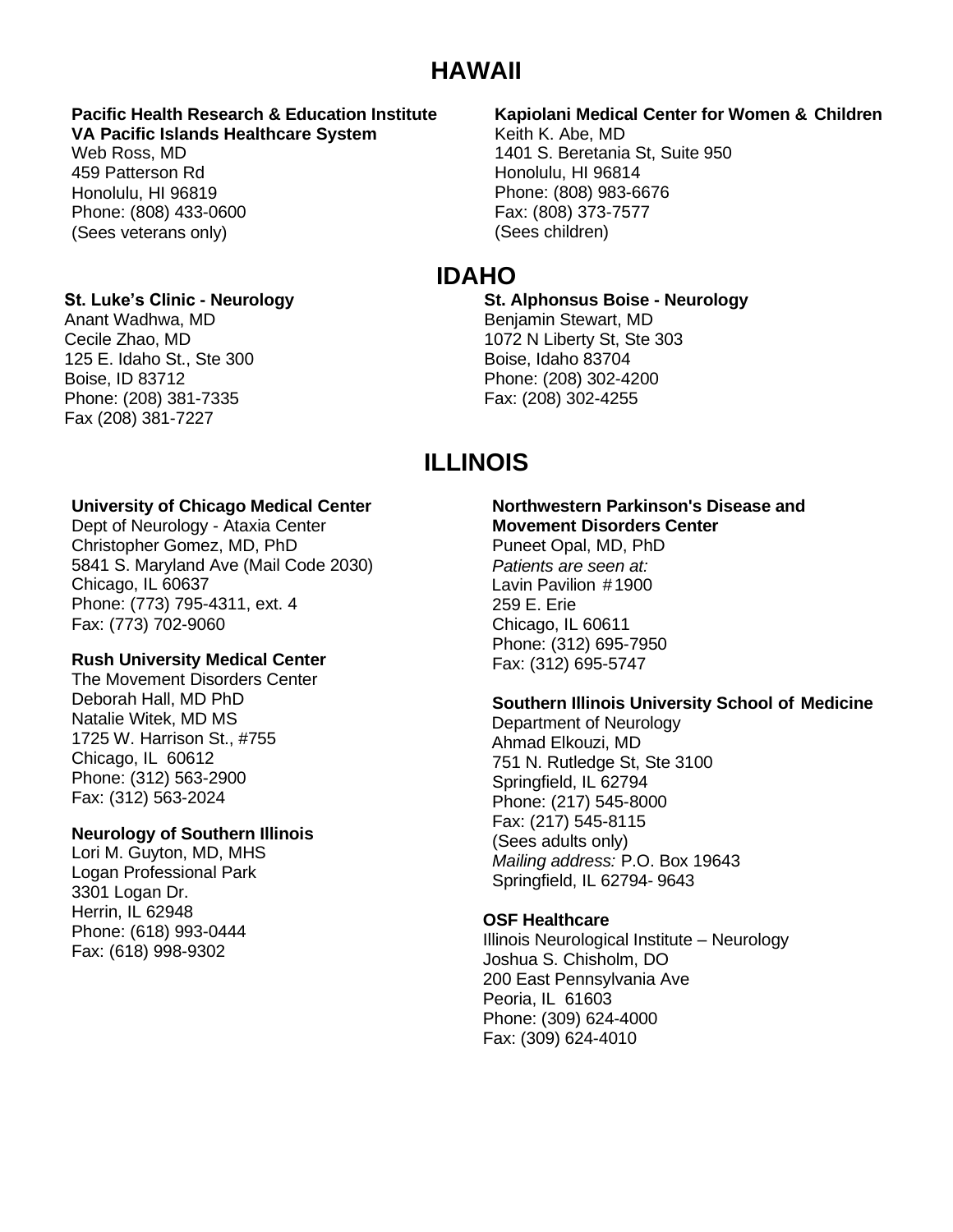## **INDIANA**

#### **IU Health Physicians**

Christopher William James, MD Joanne Wojcieszek, MD Sarah Zauber, MD 355 W. 16th St., Suite 3200 Indianapolis, IN 46202 Phone: (317) 948-5450 Fax: (317) 968-1256

## **IOWA**

#### **University of Iowa Hospitals and Clinics**

(physician referral recommended)

**Hereditary Ataxia Clinic**- for individuals with positive genetic testing First Friday morning of the month <https://uihc.org/hereditary-ataxia-clinic>

**Neurogenetics Clinic**-for individuals suspected to have ataxia or has ataxia and no genetic diagnosis Every Wednesday <https://uihc.org/neurogenetics-clinic>

#### **Location**

University of Iowa Hospitals and Clinics Department of Neurology 200 Hawkins Dr, 2007 Roy Carver Pavilion Iowa City, IA 52242 Located on the 2nd floor near elevator E Parking ramp 2

#### **Contact Information**

Phone: (319) 384-6362 Fax: (319) 356-7009

#### **Care Team**

John Kamholz, MD, PhD <https://uihc.org/john-kamholz> Peggy Nopoulos, MD, Neuropsychiatrist [https://medicine.uiowa.edu/neurology/profile/peggy](https://medicine.uiowa.edu/neurology/profile/peggy-nopoulos)[nopoulos](https://medicine.uiowa.edu/neurology/profile/peggy-nopoulos) Tiffany Grider, MS, Certified Genetic Counselor <https://uihc.org/tiffany-grider>

#### **KU Medical Center**

Richard Dubinsky, MD Professor of Neurology Dept of Neurology Mail Stop 2012 3901 Rainbow Blvd Kansas City, KS 66160 Phone: (913) 588-0670 Fax: (913) 588-0673

#### UnityPoint Health Pediatric Neurology Asit Tripathy, MD 1215 Pleasant St, Ste 303 Des Moines, IA 50309 Phone: (515) 241-6544 Fax: (515) 241-6533

## **KANSAS**

#### **University of Kansas Hospital**

Comprehensive Spine Clinic James Southwell, DO Exam Ste G250, Mailstop 1067 4000 Cambridge St./ Kansas City, KS 66160 Phone: (913) 588-2806 Fax: (913) 588-9920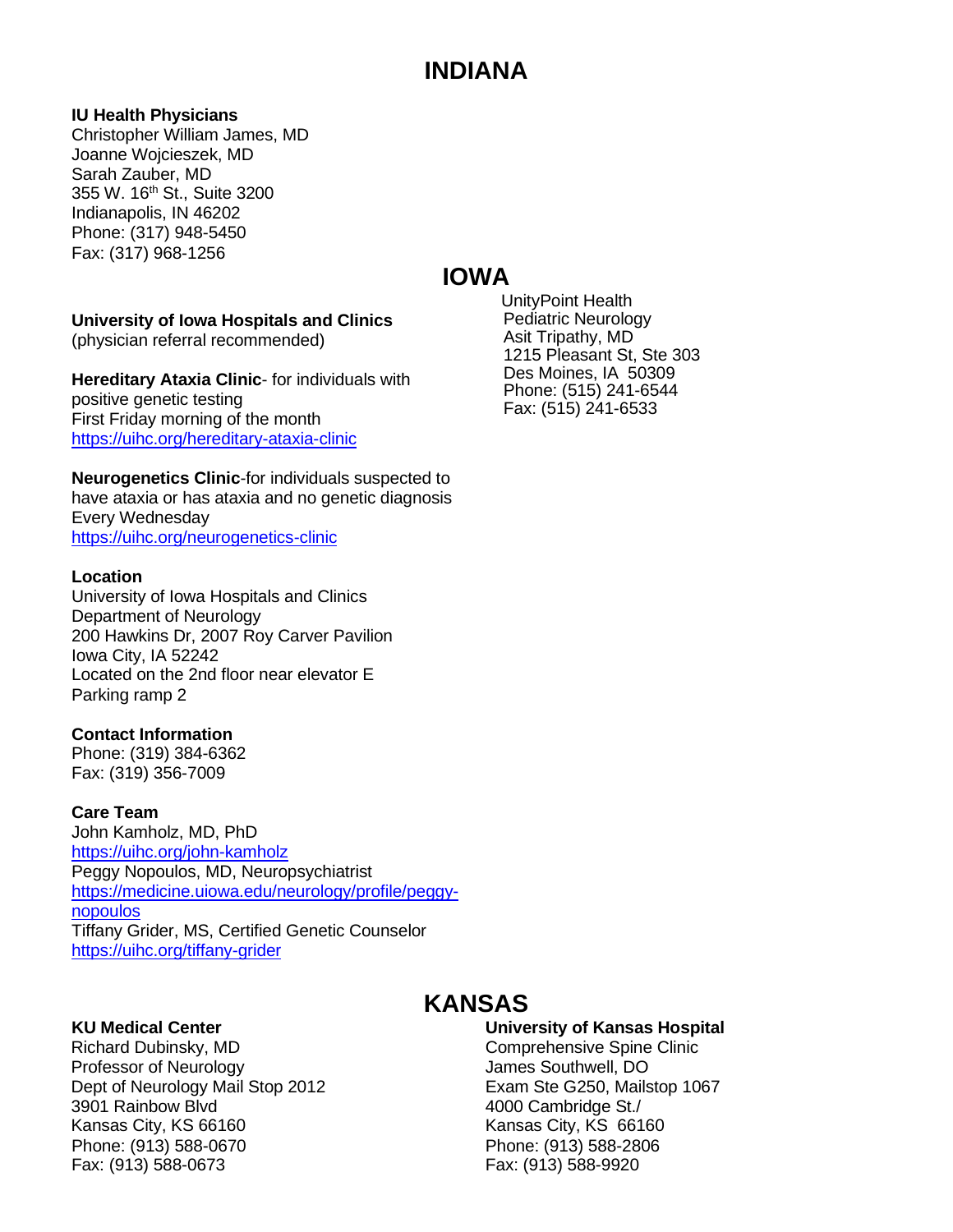Department of Neurology 10777 Nall Ave, Ste 140 Leawood, KS 66211 Phone: (913) 945-8700

## **Johnson County Neurology**

David Clark, MD John Michael Seeley, MD Stacy Younger, MD 12140 Nall Ave Ste 230 Overland Park, KS 66209 Phone: (913) 661-9448

## **KENTUCKY**

#### **Kentucky Neurosciences Institute**

John Slevin, MD 740 S. Limestone St Lexington, KY 40536-0284 Phone: (859) 323-5661 Fax: (859) 323-6411

## **LOUISIANA**

#### **LSU Healthcare Network**

Brian Copeland, MD 3700 St. Charles Avenue, 4th Floor New Orleans, LA 70115 Phone: (504) 412-1517 Fax: (504) 412-1518

#### **Ochsner Medical Center**

Michael Wilensky, MD 2005 Veterans Memorial Blvd Metairie, LA 70002 Phone: (504) 842-3980 (Sees children 13 & older)

## **MARYLAND**

#### **Kennedy Krieger Institute Johns Hopkins School of Medicine**

Erika Augustine, MD, MS Amy J Bastian\* PhD, PT 707 N. Broadway Baltimore, MD 21205 Phone: (443) 923-2717 Fax: (443) 923-2715 \*Dr. Bastian has a PhD in movement studies and is also a Physical Therapist. She sees patients for movement studies, not for diagnosis.

#### **Kennedy Krieger Institute**

Kristin Baranano, MD, PhD Shannon Dean, MD, PhD 801 N. Broadway Baltimore, MD 21205 Appointments for pediatric ataxia clinic: Phone (443) 923-9400 [https://www.kennedykrieger.org/patient](https://www.kennedykrieger.org/patient-care/centers-and-programs/ataxia-and-cerebellar-disorders-clinic)[care/centers-and-programs/ataxia-and-cerebellar](https://www.kennedykrieger.org/patient-care/centers-and-programs/ataxia-and-cerebellar-disorders-clinic)[disorders-clinic](https://www.kennedykrieger.org/patient-care/centers-and-programs/ataxia-and-cerebellar-disorders-clinic) (Fact sheet link is on the website)

#### **Johns Hopkins University Ataxia Center**

Liana Rosenthal, MD, Director *Clinic*: 601 N. Caroline St Baltimore, MD 21287

**Kennedy Krieger Institute Phelps Center for Cerebral Palsy & Neurodevelopmental Medicine** Alexander H. Hoon, Jr., MD 707 N. Broadway Baltimore, MD 21205 To request an initial evaluation, contact our Care [Management](http://www.kennedykrieger.org/kki_2nd_inside.jsp?pid=11) Office: Toll-Free Referral: (888) 554-2080 Local Referral: (443) 923-9400

#### **NIH/NINDS**

Mark Hallett, MD, DM (hon) Chief, Human Motor Control Section, NINDS NIH, Building 10, Room 7D37 10 Center Dr MSC 1428 Bethesda, MD 20892-1428 Phone: (301) 496-9526 Fax: (301) 480-2286 Only sees patients who meet protocol requirements for his research clinical trials.

#### **The Ataxia-Telangiectasia Clinical Center Johns Hopkins Hospital**

Jenny Wright, RN Sr. Research Nurse/Clinic Coordinator 600 N Wolfe St. CMSC 1102 Baltimore, Maryland 21287-3923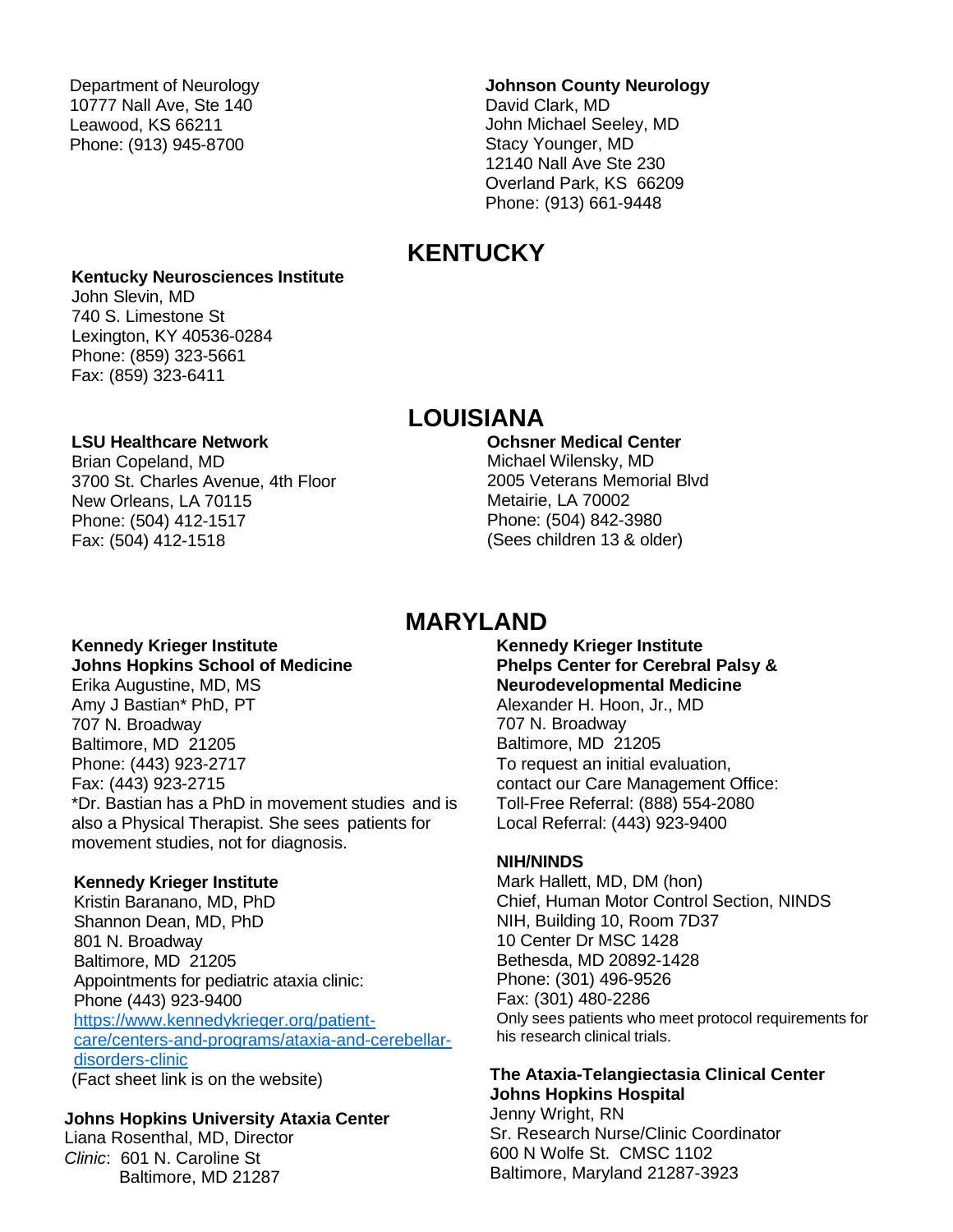Phone: (410) 502-0133 Fax: (410) 630-7900 *Mailing*: 10751 Falls Road, Suite 250 Lutherville, MD 21093 Fax: (410) 616-2810 Jana Arreola, Ataxia Clinic Coordinator [Jarreol1@jhmi.edu](mailto:Cmokar1@jhmi.edu) (410) 616-2816, Option 2

#### **Privia Medical Group**

Shawn F. Smyth, MD Movement Disorders & Behavioral Neurology 2411 W. Belvedere Avenue, Ste 202 (in the Mower Professional Building at Sinai Hospital) Baltimore, MD 21215 Phone: (410) 367-7600 Fax: (410) 367-7666

#### **Johns Hopkins Ataxia Center**

#### **Movement Disorder Specialists** Kristin Baranano, MD, PhD

Ankur Butala, MD Thomas Crawford, MD - Dr. Crawford sees primarily children with Friedreich's Ataxia. (See his address in next section) Amir Kheradmand, MD Arita McCoy, CRNP Kelly Alexander Mills, MD Emile Sami Moukheiber, MD Ricardo Roda, MD

Liana Rosenthal, MD, Director *Clinic Address; Mailing Address*: 601 N Caroline St Baltimore, MD 21087 Falls Concourse, Ste 250 Phone: (410) 616-2816 Lutherville, MD 21093 Option 2

New patient records – Attention: Ataxia Center Fax 443-287-3329

#### **Johns Hopkins Friedreich's Ataxia Movement Disorder Specialists**

Thomas Crawford, MD Pediatric Neurology, Friedreich's Ataxia 200 N. Wolfe Street Rubenstein Child Health Bldg., Ste 2158 Baltimore, MD 21287 Phone: (410) 955-4259 Fax: (410) 614-2297

Phone: 410-614-1922 Toll Free: 800-610-5691 [jwrigh58@jhmi.edu](mailto:jwrigh58@jhmi.edu) For appointments: (410) 614-1922 Fax: (410) 955-0229

#### **University of Maryland Neurology Care Center**

Joseph Savitt, MD Lisa Shullman, MD 16 S Utah St  $-3<sup>rd</sup>$  floor Baltimore, MD 21201 Phone: (410) 328-4323 Fax: (410) 328-1149

#### **University of Maryland School of Medicine**

The Frederick Henry Prince Distinguished Professor in Neurology Department of Neurology Stephen G. Reich, MD 110 S. Paca St. 3<sup>rd</sup> Floor Baltimore, MD 21201 Phone: (410) 328-7809 Fax: (410) 328-0167

**Massachusetts General Hospital**

Department of Neurology Ataxia Unit

## **MASSACHUSETTS**

**Boston Medical Center**  Alcy R. Torres, MD, FAAP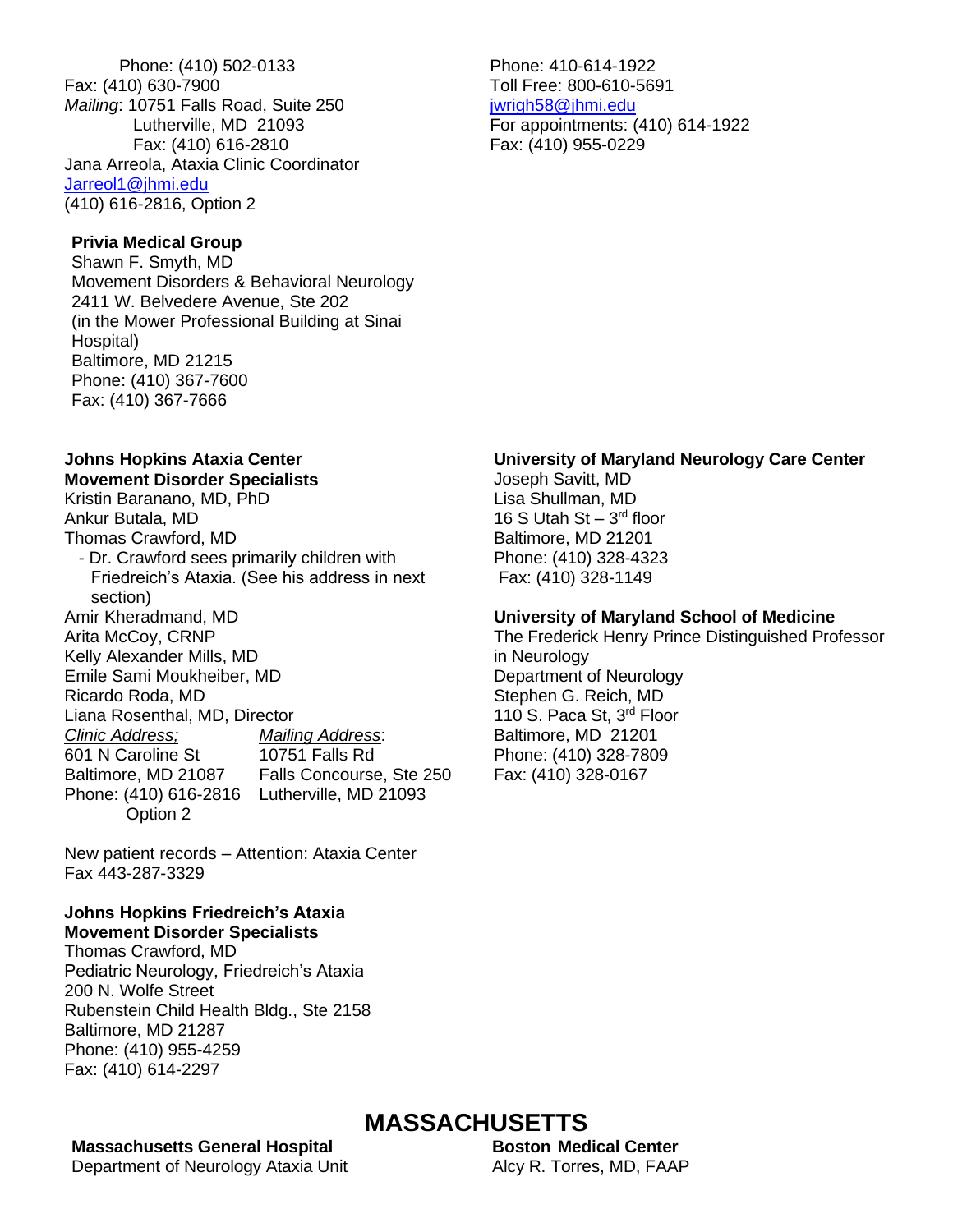Anoopum Gupta, MD, PhD Jeremy Schmahmann, MD Christopher Stephen, MBBS Kathie Swoboda, MD (Sees children) Wang Ambulatory Care Center 55 Fruit St Boston, MA 02114 Phone: (617) 726- 3216 Fax: (617) 724-7836

#### **Beth Israel Deaconess Medical Center**

Department of Neurology Patricia (Penny) Greenstein, MD Laurie M. Gordon, MD 330 Brookline Ave., TCC8 Boston, MA 02215 Phone: (617) 667-3176 (option 2) \* Fax: (617) 667-8747 \* Ask for Debra Clark and tell them NAF referred you **Brigham & Women's Hospital** Claudio Melo de Gusmao, MD Vikram Khurana, MD, PhD Department of Neurology, 1<sup>st</sup> Floor 60 Fenwood Road Boston, MA 02115 Phone: (617) 667-3176 Fax: (617) 525-9302

725 Albany Street Boston, MA 02118 Phone: (617) 414-4841 Fax: (617) 414-0468 (Sees children)

#### **Boston Children's Hospital**

Department of Neurology Basil T. Darras, MD Claudio Melo de Gusmao, MD Jennifer A. Markowitz, MD Fegan 11 300 Longwood Ave Boston, MA 02115 Phone: (617) 355-8235 Fax: (617) 730-0279 (Sees children)

## **MICHIGAN**

#### **University of Michigan**

Neurology Movement Disorders Clinic East Ann Arbor Health and Geriatrics Center Henry Paulson, MD, PhD Peter Todd, MD, PhD 4260 Plymouth Road Ann Arbor, MI 48109 Phone: (734) 764-6831 Fax: (734) 647-8535

### **University of Michigan**

**C.S. Mott Children's Hospital** Pediatric Neurology

Steven Mark Leber, MD, PhD (sees children) 1540 E. Hospital Dr., Rm 12-733 Ann Arbor, MI 48109-4279 Phone: (734) 936-4179 Fax: (734) 763-7551

#### **Detroit Medical Center Harper Neurology Clinic**

Dept of Neurology, 8A UHC Edwin George, MD, PhD 4201 Saint Antoine St Detroit, MI 48201-2153 Phone: (800) 966-9644 Fax: (313) 7454-4468

#### **Wayne State University School of Medicine**

Department of Neurology Movement Disorders Clinic Edwin George MD, PhD Peter A. LeWitt, MD 4201 St. Antoine Street, UHC-8D Detroit, MI 48201 Phone: (313) 745-5124 Fax: (313) 745-4273

#### **Neuroscience Center**

Movement Disorders Program Henry Ford Hospital – West Bloomfield Besina Bulica, DO Zehra Farzal MD Peter A. LeWitt, MD 06700 West Maple Road West Bloomfield, Michigan 48322 Phone: (248) 325-2452 Fax: (248) 325-3115

#### **Michigan Neurology Institute**

Paul Cullis, MD Boris J. Leheta, MD 25100 Kelly Rd Roseville, MI 48066 Phone: (586) 771-7440 Fax: (586) 771-9966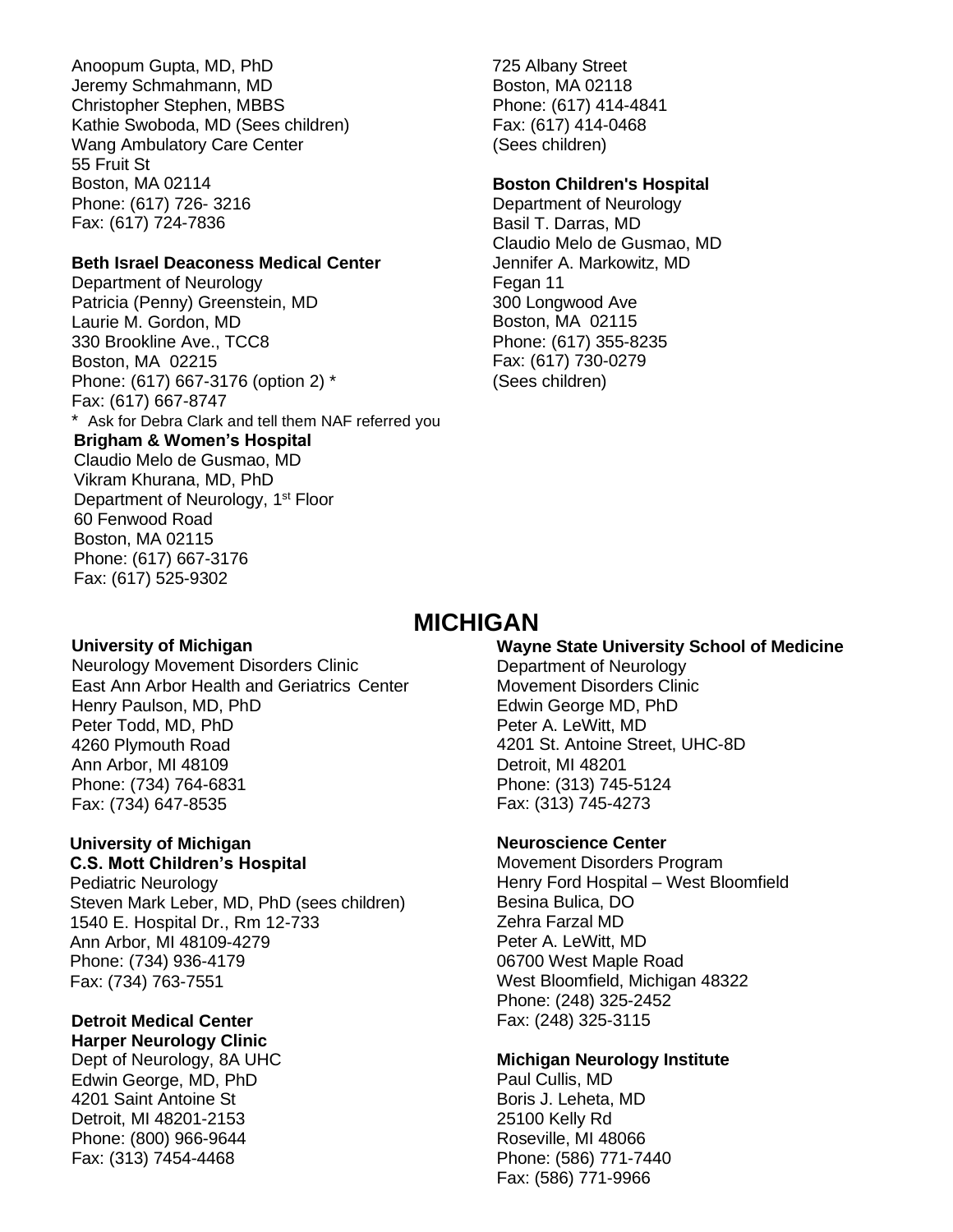#### **Mercy Health Hauenstein Neurosciences**

Jessica Hedeman, DO Leslie Neuman, MD Cornelius Robens, MD 220 Cherry Street SE Grand Rapids, MI 49503 Phone: (616) 685-5050 Fax: (616) 685-8962

#### **AND**

Cornelius Robens, MD 3865 W. Front Street, Suite 4 Traverse City, MI 49684 Phone: (231) 642-5701 Fax: (231) 642-5706

#### **West MI Neurological Assoc PLC**

Gary Gurden, MD 957 Brookhaven Ct, Bldg F Muskegon, MI 49442-3890 Phone: (231) 903-0903 Fax: (231) 903-4284

#### **Helen Davos Children's Hospital Pediatric Neurology Clinic**

Steve DeRoos, MD Spectrum Health 35 Michigan NE, Suite 3003 Grand Rapids, MI 49503 Phone: (616) 267-2500 Fax: (616) 267-2501

#### **Metro Health Neurology**

Jordon Taylor, DO Paul Wasielewski, MD 2122 Health Dr SW, Ste 160 Wyoming, MI 49519 Phone: (616) 252-5790 Fax: (616) 252-5793

## **MINNESOTA**

#### **University of Minnesota Ataxia Center**

CSC, Dept of Neurology Khalaf Bushara, MD (Director) Lawrence Schut, MD MMC CJ 2121 909 Fulton St SE Minneapolis, MN 55455 Appointments: Phone: (612) 626-6688 Ask for Char Martins, RN Works Tuesday/Friday, Clinic Friday Fax: (612) 676-5058

#### **Struthers Parkinson's Center**

Martha A. Nance, MD 6701 Country Club Dr Golden Valley, MN 55427 Phone: (952) 993-5495 Fax: (952) 993-2250

#### **Noran Neurological Clinic**

Erica Youn, MD 2828 Chicago Ave S #200 Minneapolis, MN 55407 Phone: (612) 879-1000 Fax: 612 879-0722 (Sees children)

**Mayo Clinic / Ataxia Clinic** Anhar Hassan, MD Movement Disorders Department of Neurology 200 First St SW Rochester, MN 55905 Phone: (507) 538-3270 Fax: (507) 284-2203 Referral & medical records needed

#### **Mayo Clinic / Friedreich's Ataxia Clinic**

Ralitza Gavrilova, MD Department of Neurology & Clinical Genomics 200 First St SW Rochester, MN 55905 Phone: (507) 284-8198 Referral needed (800) 533-1564

## **MISSOURI**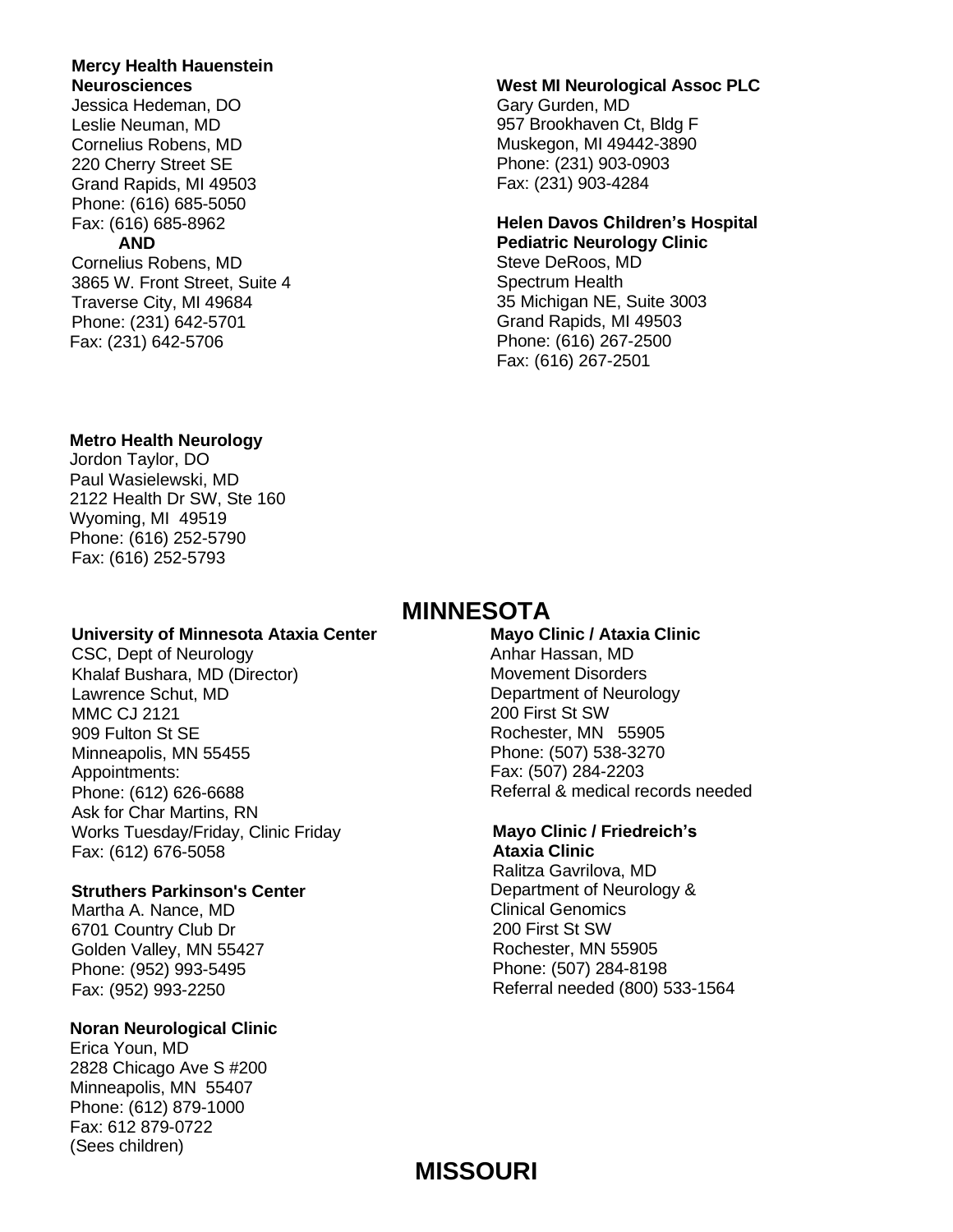#### **Washington University School of Medicine Movement Disorders Clinic**

Joel Perlmutter, MD (Sees patients with non-genetic ataxia, MSA, tremor issues.) 517 So. Euclid Ave, Lower Level St. Louis, MO 63110 Phone: (314) 362-6908 Fax: (314) 747-3258

**AND**

#### **Neuroscience Center Center for Advanced Medicine**

4921 Parkview Place, C, 6 St. Louis, MO 63110 Phone: (314) 362-6908 Fax: (314) 747-3258

#### **Washington University**

Toni Pearson, MD Associate Professor, Neurology Sees patients at: **St. Louis Children's Hospital** 1 Children's Place St. Louis, MO 63110 Phone: (314) 454-6120 Fax (314) 454-4225

#### **The Physicians of Saint Louis University Cardinal Glennon Children's Hospital**

Sean Gooretzke, MD 1465 South Grand Ave St. Louis, MO 63104 Phone: (314) 577-5338 Fax: (314) 268-6411 (Sees children)

#### **Jefferson City Medical Group**

Sudhri Batchu, MD 1241 W Stadium Blvd Jefferson City, MO 65109 Phone: (573) 635-5264 Fax: (573) 761-4351

#### **Washington University in St. Louis**

Neuromuscular Division Albert Davis, MD Baijayanta Maiti, MD Pietro Massoni, MD Mwiza Ushe, MD 660 South Euclid Ave Box 8111-Neurology St. Louis, MO 63110 Phone: (314) 362-6981 Fax: (314) 362-3752

## **MISSISSIPPI**

#### **Hattiesburg Clinic Neurological Research Center**

Ronald L. Schwartz, MD 415 South 28th Ave Hattiesburg, MS 39401 Phone: (601) 268-5620 Fax: (601) 268-5851

## **MONTANA**

#### **Billings Clinic**

Steven Arbogast, MD Scott Riggins, MD John Herndon, MD – Movement Disorder Specialist 801 N. 29<sup>th</sup> Street Billings, MT 59101 Phone: (406) 435-2410 Fax: (406) 435-2805

## **NEBRASKA**

#### **University of Nebraska Medical Center Department of Neurological Sciences Movement Disorders Program** John Bertoni, MD, PhD

Danish Bhatti, MD

#### **University of Nebraska Medical Center Department of Neurological Sciences Multidisciplinary Ataxia Clinic**  Sarah Doss, MD Clarkson Doctor's Building South, 1st Floor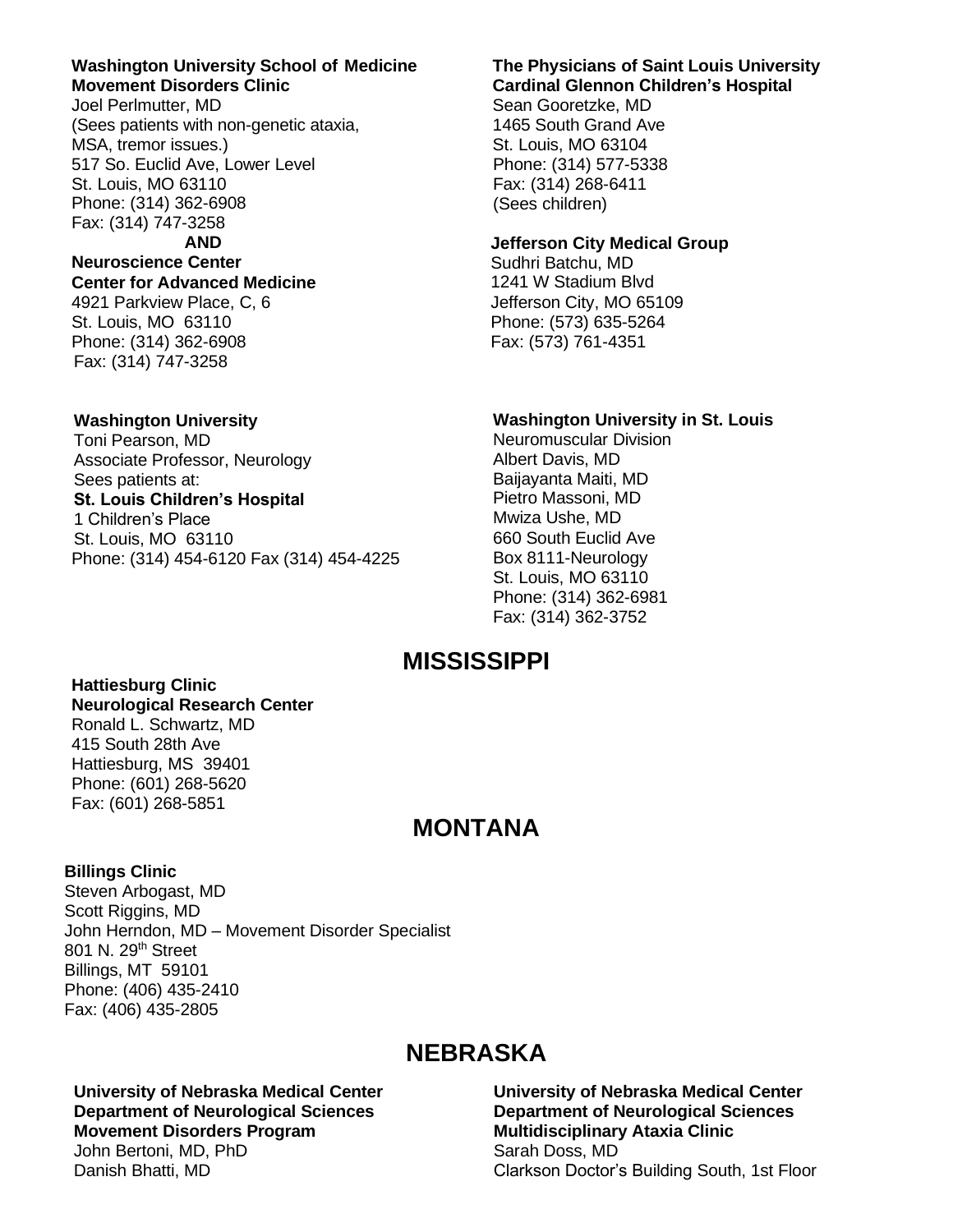Sarah Doss, MD Amy Hellman, MD Mara Seier, MD Diego Torres-Russotto, MD Kiel Martin Woodward, MD 4242 Farnam St., Suite 650 Omaha, NE 68131 Phone: (402) 559-8600 Fax: (402) 559-9886

#### **Creighton University School of Medicine Immanuel Neurological Institute**

Melinda Burnett, MD Assistant Professor of Neurology 6901 North 72nd St., Suite 2400 Omaha, NE 68122 Phone: (402) 717-0070 Fax: (402)717-0073

#### **University of Nevada School of Medicine**

1707 W. Charleston Blvd. #220 Las Vegas, NV 89102 Phone: (702) 671-5070 Fax: (702) 671-5072

#### **Roseman Medical Group**

Eric S. Farbman, MD 5380 S. Raindow Blvd – Ste 120 Las Vegas, NV 89118 Phone: (702) 463-4040 Fax: (702) 968-5681

#### **Dartmouth-Hitchcock Medical Center**

Movement Disorders Program Mary Feldman, DO Stephen L. Lee, MD, PhD Rebecca Thompson, MD One Medical Center Dr Lebanon, NH 03756 Phone: (603) 650-5104 Fax: (603) 653-1273

#### **Elliot Neurology Associates**

185 Queen City Ave Manchester, NH 03101 Phone: (603) 663-4800 Fax: (603) 663-4805

4239 Farnam St., Suite 105 Omaha, NE 68131 Phone: 402-559-8600 Fax: 402-559-5010

#### **Nebraska Methodist Hospital**

John Goldman, MD Joel Cotton, MD Robert Sundell, MD David Franco, MD 8901 W. Dodge Rd, Suite 210 Omaha, NE 68114 Phone: (402) 354-2000 Fax: (402) 354-8645

## **NEVADA**

**Cleveland Clinic Lou Ruvo Center for Brain Health** Zoltan Mari, MD Director, Parkinson & Movement Disorder Program Odinachi Oguh, MD 888 West Bonneville Ave Las Vegas, NV 89106 Phone: (702) 483-6000 Fax: (702) 483- 6007

## **NEW HAMPSHIRE**

**Dartmouth Hitchcock Parkinson's Disease & Movement Disorders Clinic** Anas Hannoun, MD Phone: (603) 695-2940 Fax: (603) 695-2960

Two locations: 87 McGregor St 253 Pleasant St Manchester, NH 03102 Concord, NH 03301

## **NEW JERSEY**

#### **Rutgers Robert Wood Johnson Medical School**

Department of Neurology Division of Movement Disorders Jennifer Chen, MD Yeva Fernandez, MD Gian Pal, MD 125 Paterson St, Ste 6100 New Brunswick, NJ 08901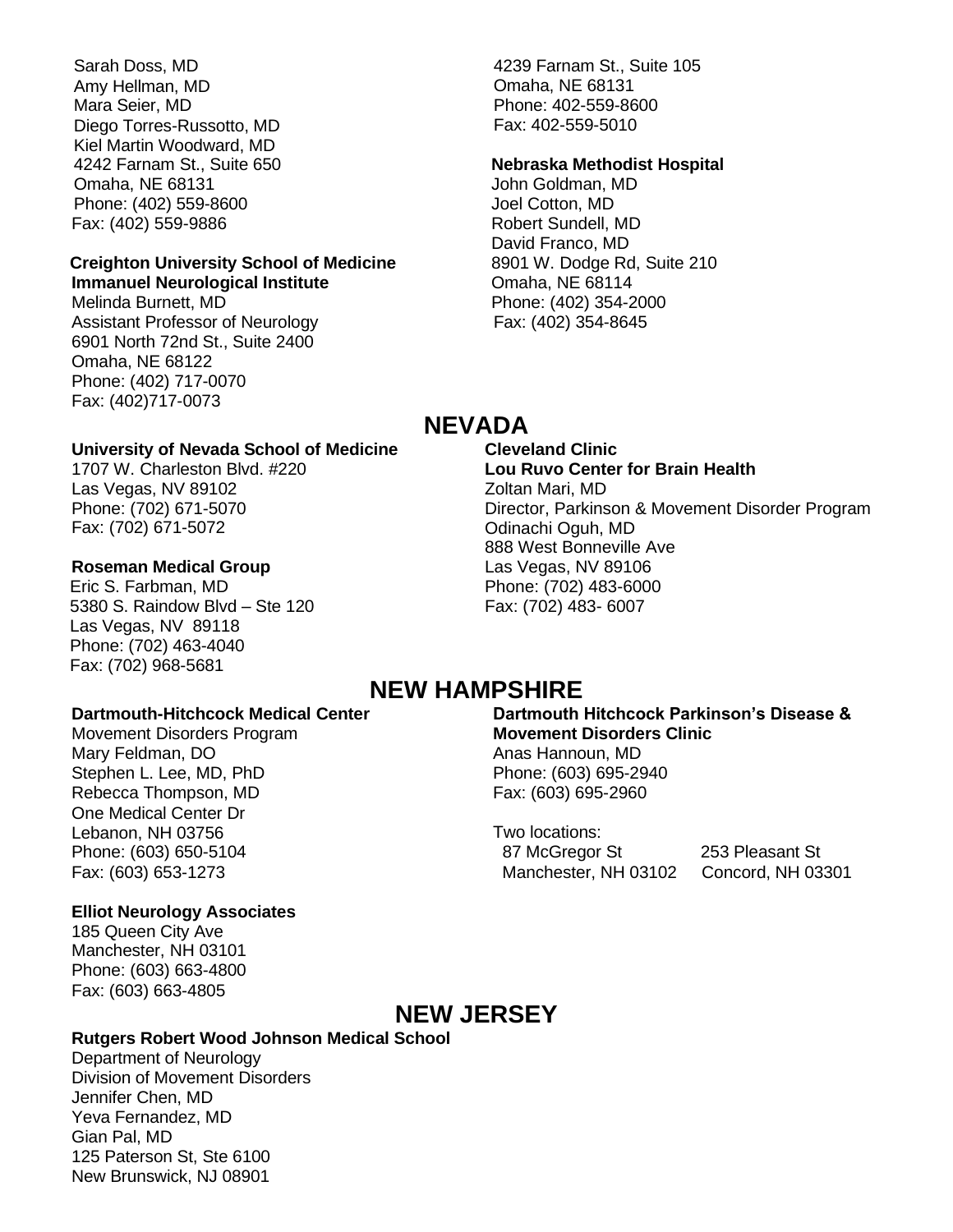Phone: (732) 235-7733 Fax: (732) 235-7041

## **NEW MEXICO**

#### **University of New Mexico (UNM) Hospital**

Clinical Neuroscience Center Amanda Deligtisch, MD Sarah Pirio-Richardson, MD 2211 Lomas Blvd NE Albuquerque, NM 87106 Phone: (505) 272-3160 Fax: (505) 272-9427

#### **University of Rochester Medical Center Department of Neurology**

Alex R. Paciorkowski, MD, FACMG 919 Westfall Rd Clinton Crossings Building C, Suite 220 Rochester, NY 14642 Phone: (585) 341-7500 Fax: (585) 756-5189 By referral only. Ask for Kelly Minks and mention you were referred by NAF.

#### **Weill Cornell Medicine / New York-Presbyterian**

Division of Movement Disorders Claire Henchcliffe, MD, PhD Andrea Lee, MD 428 E 72nd St Ste 400, Oxford Building New York, NY 10021 Phone: (212) 746-2584 Fax: (646) 962-0517

#### **University of Rochester Medical Center**

Neurology Patient Care Periodic Paralysis, Myotonia and Episodic Ataxia Clinic **Strong Memorial Hospital** Neurology Outpatient Clinic – 1st Fl 601 Elmwood Ave Rochester, NY 14642 Phone: (585) 275-2559 Fax: (585) 273-1255

#### **WESTMED Medical Group**

Cordelia Schwarz, MD 210 Westchester Ave 73 Market St, Ste 217 White Plains, NY 10604 Younkers, NY 10710 Phone: (914) 682-0700 Phone: (914) 831-2970 Fax: (914) 681-5250 Fax: (914) 831-2971 No referral necessary

### **NEW YORK**

#### **Albany Medical Center**

Parkinson's Disease and Movement Disorders Center Octavian Adam, MD Jennifer Durphy, MD Era Hanspal, MD Eric S. Molho, MD 47 New Scotland Ave Albany, NY 12208 Phone: (518) 262-6611 Fax: (518) 262-6612 (By referral only)

#### **Albany Medical Center - MC-70**

Arnulf H. Koeppen, MD Matthew J. Murnane, MD (Sees adults) 47 New Scotland Ave Albany, NY 12208 Phone: (518) 262-5226 Fax: (518) 262-6261

#### **Maimonides Medical Center**

Nuri Jacoby, MD 883  $65<sup>th</sup>$  St (between  $8<sup>th</sup>$  &  $9<sup>th</sup>$  Ave) Brooklyn, NY 11220 Phone: (718) 283-7470 Fax: (718) 635-6082

#### **Mount Sinai Beth Israel**

Susan Bressman, MD Naomi Lubarr, MD (sees birth to 44 yrs.) Vicki Shanker, MD Matthew Swan, MD 10 Union Square East New York, NY 10003 Phone: (212) 844-8888

#### **Mount Sinai**

Department of Neurology Siona Gupta, MD Paul Greene, MD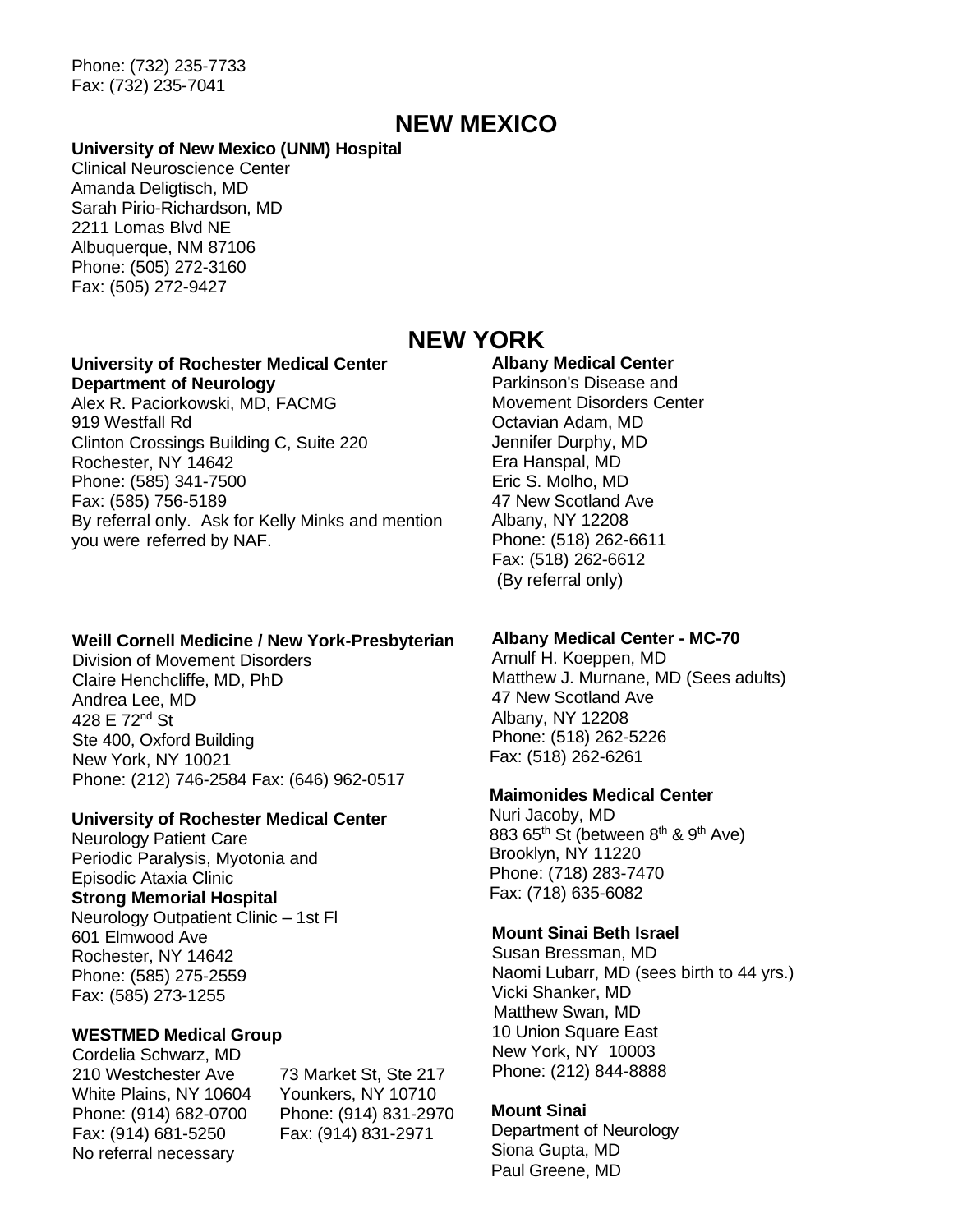#### **Columbia University Medical Center The Center for Parkinson's Disease and Other Movement Disorders Neurological Institute**

Sheng-Han Kuo, MD 710 West 168th St, 3rd Floor New York, NY 10032 Phone: (212) 305-0429 Fax: (212) 205-1145 Sees patients every Wed. afternoon Appointments: (646) 426-3876

#### **NYU Langone Movement Disorders Fresco Institute for Parkinson &**

**Movement Disorders**

Andrew S. Feigin, MD Steven J. Frucht, MD 222 East 41<sup>st</sup> Street New York, New York 10017 Phone: (212) 230-4838 Fax: (212) 230-4837

#### **NYU Langone Health Neurogenetics**

Heather A. Lau, MD 222 East 41<sup>st</sup> Street New York, New York, 10017 Phone: (212) 263-7744 Fax: (212) 263-7721

#### **NYU Center for Neuromodulation**

Michael H. Pourfar, MD 530 1st Ave, Suite 8S New York, New York, 10016 Phone (212) 263-2607 Fax: (212) 263-4061

## **NORTH CAROLINA**

#### **University of North Carolina Hospitals**

Movement Disorder Center Nina Browner, MD Daniel Roque, MD Miriam Sklerov, MD 194 Finley Golf Course Road, Ste 200 Chapel Hill, NC 27517 Phone: (984) 974-4401 Fax: (984) 974-2285

#### **Novant Help Nunnelee Pediatric Multispecialty Care**

**Novant Help UNC Children's** Christine Tangredi, MD 510 Carolina Bay Drive, Ste 200 Wilmington, NC 28403 Phone: 910 662-8888 Fax: 910 662-8905 (See children only)

#### **Duke University** Movement Disorders Center Noreen Bukhari, MD, PhD Nicole Clakos, MD, PhD

Jeffrey W. Cooney, MD Kyle Mitchell, MD Burton L. Scott, MD, PhD 932 Morreene Rd Durham, NC 27705-4410 Phone: (919) 668-7600 Fax: (919) 668-2855

Winona Tse, MD Miodrag Velickozic, MD 5 East 98th St. 1st Floor New York, NY 10029 Phone: (212) 241-7076 Fax: (212) 241-3656

#### **Total Neurocare, PC**

Ranga C Krishna, MD 1513 Voorhies Ave Brooklyn, NY 11235 Phone: (718) 332-7878 Fax: (718) 332-8051 By referral only. (Sees children & adults) **SUNY Downstate Medical Center** Alexandra Reznikov, MD (Sees children) Geetha Chari, MD (Sees children) Yaacov Anziska, MD (Sees adults) Department of Neurology 450 Clarkson Ave MSC 1213 Brooklyn, NY 11203 Phone: (718) 270-2502 Fax (718) 270-1946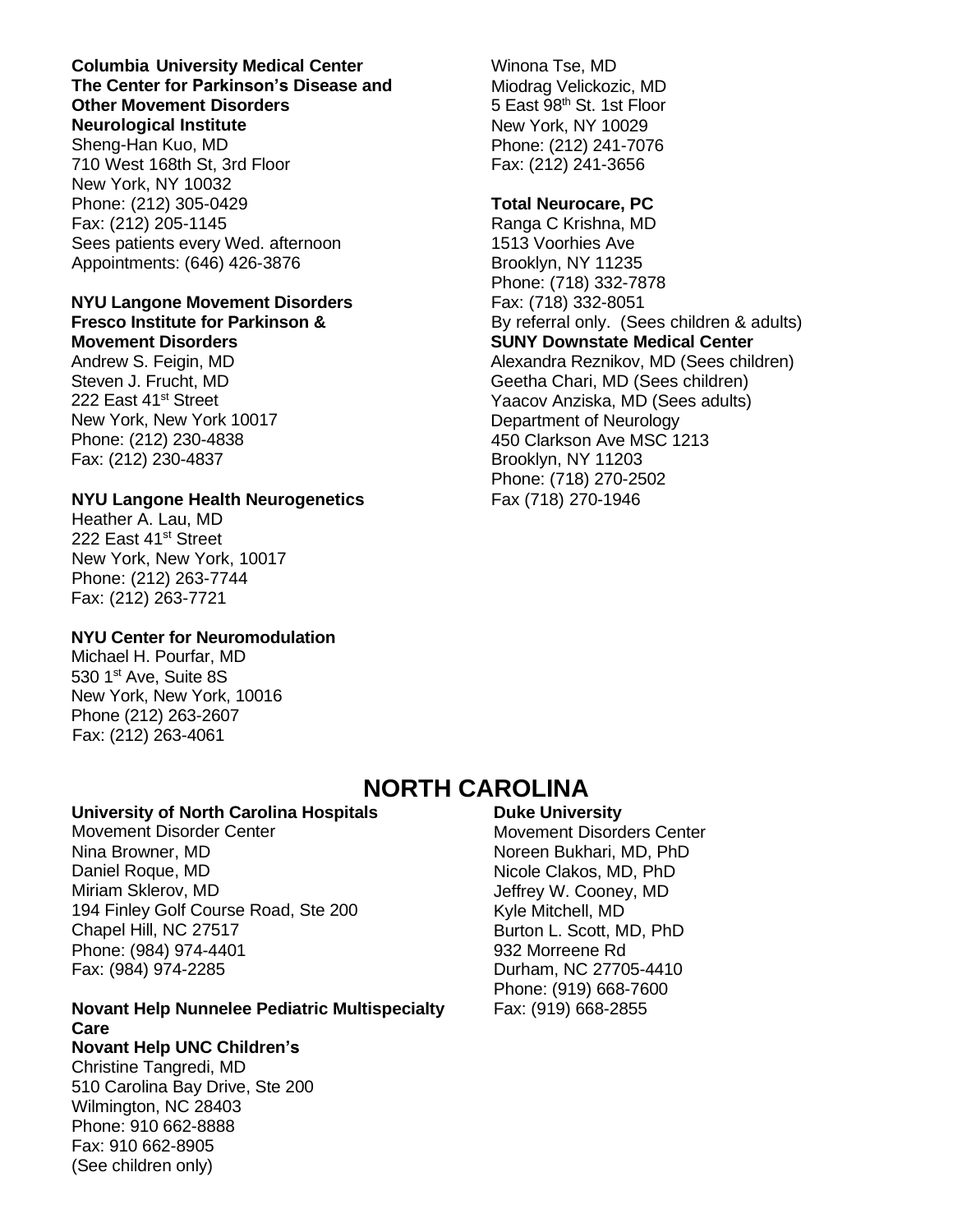## **NORTH DAKOTA**

#### **Sanford Brain & Spine Center** Neurology

Jau-Shin Lou, MD Tanya Harlow, MD Amber Stutz, MD 2301 25<sup>th</sup> St S Fargo, ND 58103 Phone: (701) 417-6600 Fax: (701) 417-5519

#### **University Hospitals of Cleveland**

Neurological Institute 11100 Euclid Ave Cleveland, OH 44106 Phone: (216) 844-3192 *Several neurologists at this location see patients with ataxia*

#### **Clinical Neuroscience Institute**

Michael Schonberger, DO Stephanie Fliehman, APRN Primary location: 2300 Miami Valley Dr. Suite 550 Centerville, OH 45459 Once weekly location: 30 East Apple St. Suite 5254 Dayton, OH 45409 937-208-4200 (phone) 937-208-5143 (fax) (Adults only)

#### **The Ohio State University**

Department of Neurology Division of Neurogenetics Yasushi Kisanuki, MD Clinic: 920 North Hamilton Road Gahanna, OH 43230 Phone: (614) 293-4969

#### **Integris Southwest Medical Center**

Brent Beson, MD Joshua Kershen, MD 4221 South Western Ave., Suite 5000 Oklahoma City, OK 73109 Phone: (405) 644-5160 Fax: (405) 644-6112 (Dr. Beson) Fax (405) 644-5162 (Dr. Kerkshen) (By referral only)

## **OHIO**

#### **University of Cincinnati**

Department of Neurology Head, Division of Movement Disorders 222 Piedmont Avenue, Suite 3200 Cincinnati, Ohio 45219 Phone: (513) 475-8730 Fax: (513) 475-8033

#### **Cincinnati Children's Hospital Medical Center**

Movement Disorders Clinic-Neurology Donald Gilbert, MD Steve Wu, MD 3333 Burnet Ave, ML 2015 Cincinnati, OH 45230 Phone: (513) 636-4222 Fax: (513) 636-1888 (Sees adult patients in selected cases)

## **OKLAHOMA**

**Movement Disorder Clinic of Oklahoma** Kevin J. Klos, MD 7134 S. Yale, Ste 205 Tulsa, OK 74136 Phone: (918) 392-4530 Fax: (918) 392-4535

#### **Bartlesville Physical Rehabilitation (BPR)**

(No neurologists at this site, only rehab) 4100 S.E. Adams Rd., Suite A-100 Bartlesville, OK 74006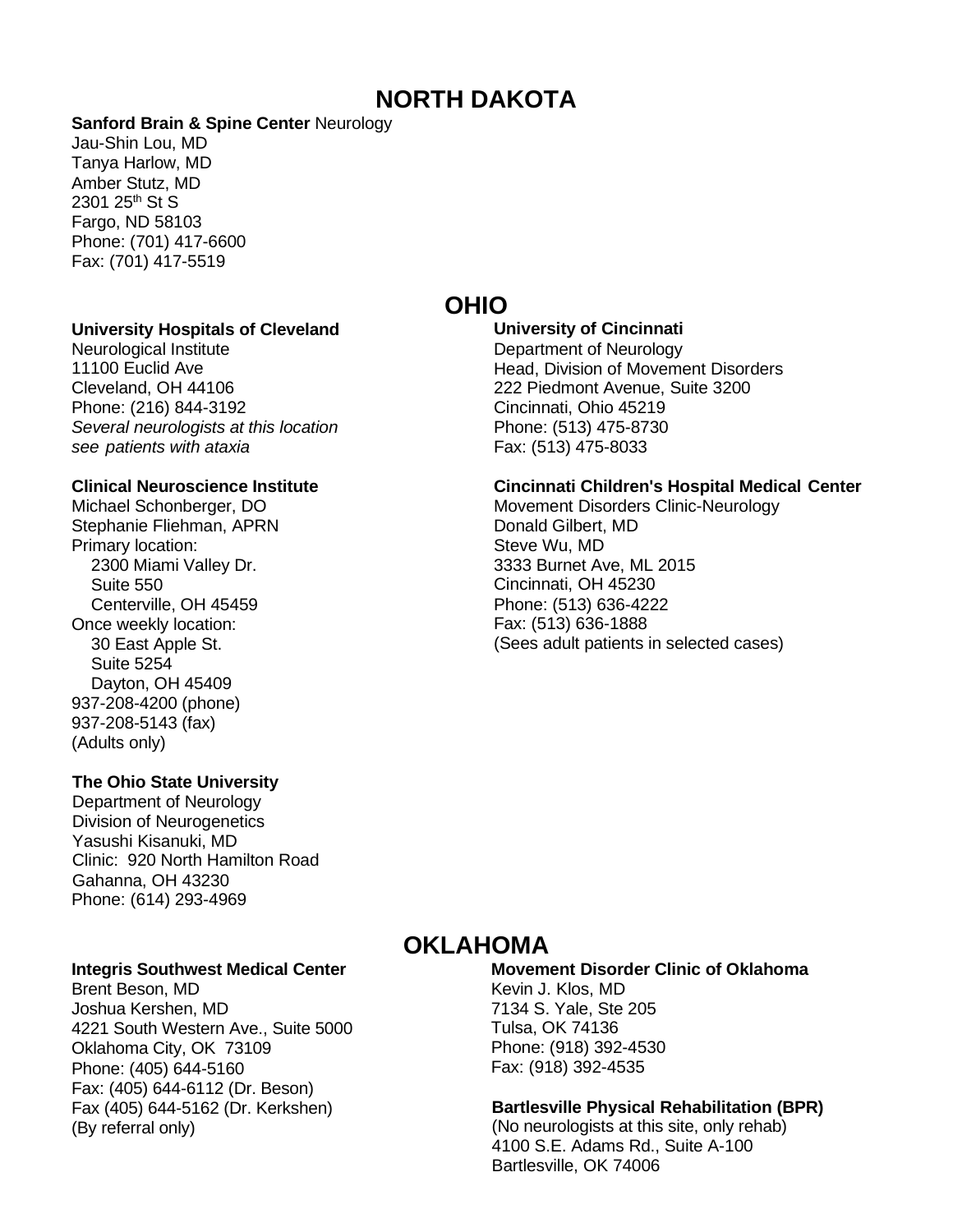## **OREGON**

#### **Oregon Health Science University**

Department of Neurology OP-32 Amie Hiller, MD Jeff A. Kraakevik, MD 3181 SW Sam Jackson Park Rd. Portland, OR 97239 Phone: (503) 494-7772 Fax: (503) 346-6854

## **PENNSYLVANIA**

#### **University of Pennsylvania Health System**

Parkinson's Disease & Movement Disorders Center Neurology, 3<sup>rd</sup> Floor 330 S. 9th St Philadelphia, PA 19107 Phone: (215) 829-6500 Fax: (215) 829-6606

#### **Parkinson's Disease & Movement Disorder Center**

Ali Hamedani, MD 330 S 9<sup>th</sup> St Philadelphia, PA 19107 Phone: (215) 829-7915 Fax: (215) 829-6606

#### **The Friedreich's Ataxia Center of Excellence Children's Hospital at Philadelphia**

David Lynch, MD Additional neurologists see Ataxia patients 3501 Civic Center Blvd Philadelphia, PA 19104 Phone: (215) 590-1719 Fax: (215) 590-1771 Phone: (215) 662-6014 for genetic concerns Fax: (215) 662-6556

#### **Penn State Hershey Medical Center**

Neuroscience Clinical Institute Thyagarajan Subramanian, MD Sol De Jesus, MD Movement Disorder Specialists 30 Hope Dr, Suite 1300 Hershey, PA 17033 Phone: (717) 531-3828 Fax: (717) 531-0298 **By referral only**

#### **Children's Hospital at Philadelphia**

**Neurology** (many neurologists see Ataxia patients) 3501 Civic Center Blvd Philadelphia, PA 19104 Phone: (215) 590-1719 Fax: (215) 590-1771

#### **University of Pittsburgh Physicians Neurology Clinic**

Valerie Suski, DO Timothy Greenamyre, MD, PhD Houman Homayoun, MD Sarah B. Berman, MD, PhD Lana Chahine, MD Jessica Kappel, PA-C *Clinic address:* Kaufmann Medical Building, Suite 810 3471 Fifth Avenue Pittsburgh, PA 15213 Phone: (412) 692-4916 Fax: (412) 692-4601

#### **University of Pennsylvania**

School of Medicine, Genetics Division 502 Clinical Research Bldg 415 Curie Blvd Philadelphia, PA 19104-6145 Phone: (215) 898-5172 Fax: (215) 573-2326 [genebo@mail.med.upenn.edu](mailto:genebo@mail.med.upenn.edu)

#### **UPMC Comprehensive Movement Disorders Clinic**

Edward A. Burton, MD, DPhil, FRCP Associate Professor of Neurology UPMC Endowed Chair in Movement Disorder 811 Kaufman Medical Building 3471 Fifth Ave Pittsburgh, PA 15213 Phone: 412 692 4670 (Chuck McCune) (Referrals only)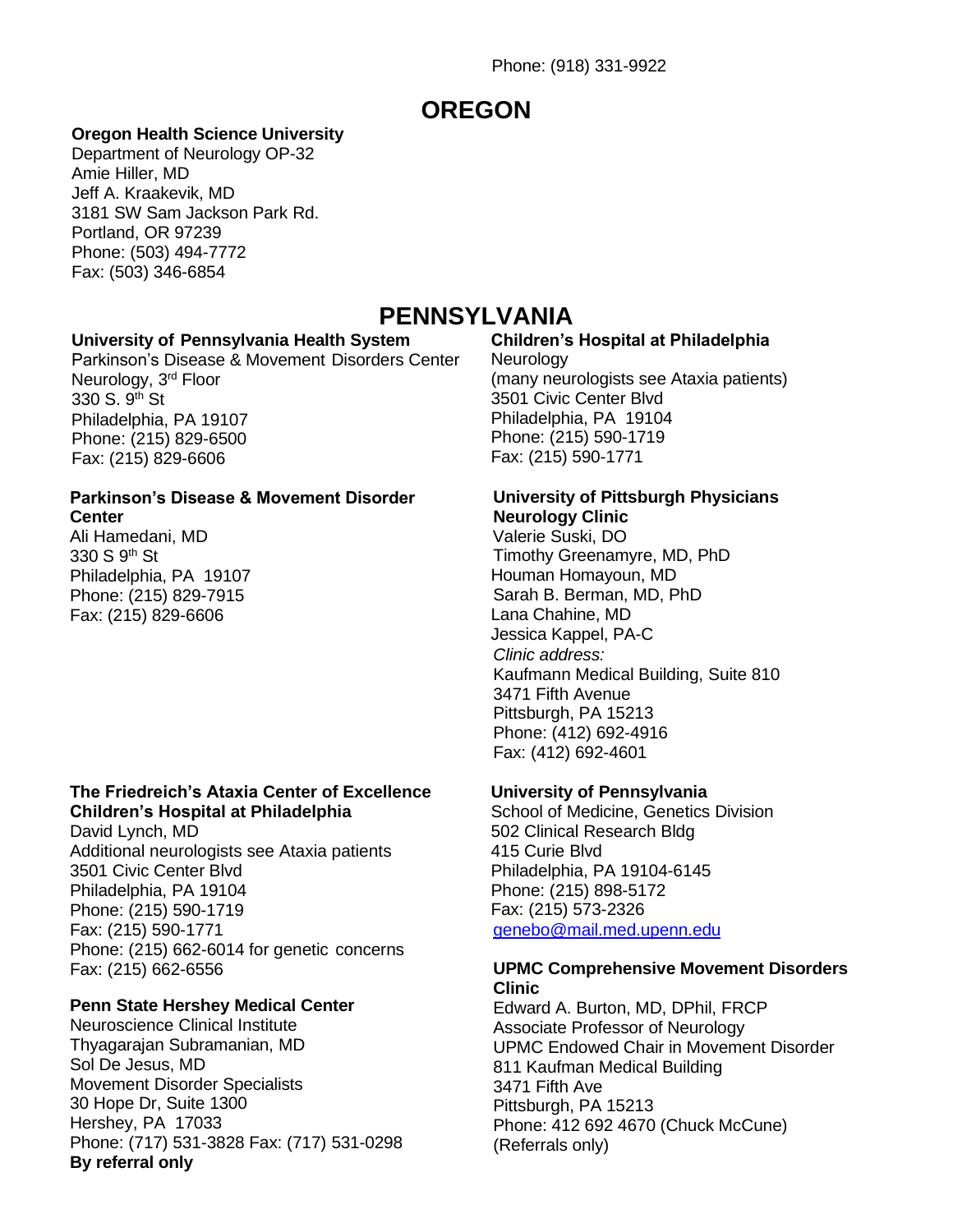## **RHODE ISLAND**

#### **Rhode Island Hospital**

Neurology Movement Disorders Clinic Umer Akbar MD Saud Alhusaini MD Prarthana Prakash MD 593 Eddy Steet APC 5 Providence, RI 02903 Phone: 401-444-6528 Fax: 401-444-8781

## **SOUTH CAROLINA**

#### **Medical University of South Carolina**

Movement Disorders Program Adult Neurology Clinic Christine Cooper, MD Marian Dale, MD Vanessa Hinson, MD Lilia Lovera, MD Shabbir Merchant, MD Rutledge Tower, 2nd Floor 135 Rutledge Ave Charleston, SC 29425 Phone: (843) 792-3223 Fax: (843) 876-0319

#### **The South Carolina Neurological Clinic** 1333 Taylor St., Suite 1C

Columbia, SC 29202 Phone: (803) 254-6391 Fax: (803) 799-0682 (By referral only)

#### **Neuroscience Associates**

Fredy J. Revilla, MD 200 Patewood Dr, Ste B350 Greenville, SC 29615 Phone: (864) 454-4500 Fax: (864) 454-4505

Nanci J. VanPeursem, MD

301 Flynn Drive Milbank, SD 57252 Phone: (605) 432-4587 Fax: (605) 432-4580

#### **SOUTH DAKOTA Avera Medical Group – Milbank**

#### **Avera Medical Group – Sioux Falls**

Andrew Ridder, MD 1301 S Cliff Ave, Suite 506 Sioux Falls, SD Phone: (605) 504-0159 Fax: (605) 504-0159 See adults by referral only

#### **Sanford Brain & Spine Clinic**

Jerome Freeman, MD 1210 W. 18<sup>th</sup> St., Ste 100 Sioux Falls, SD 57104 Phone: (605) 312-8500 Fax: (605) 312-8501 Sees adults only & prefers referrals

#### **Vanderbilt University Medical Center** Department of Neurology

John Fang, MD 1301 Medical Center Drive Nashville, TN 37232 Phone: (615) 936-0060 Fax: (615) 936-1229 **Chattanooga Neurology Associates** Sharon Farber, MD Tareck Kadrie, MD

## **TENNESSEE**

#### **University of Tennessee Medical Center**

Department of Neurology 855 Monroe Ave, Suite 415 Memphis, TN 38163-4901 Phone: (901) 866-8810 Fax: (901) 302-2435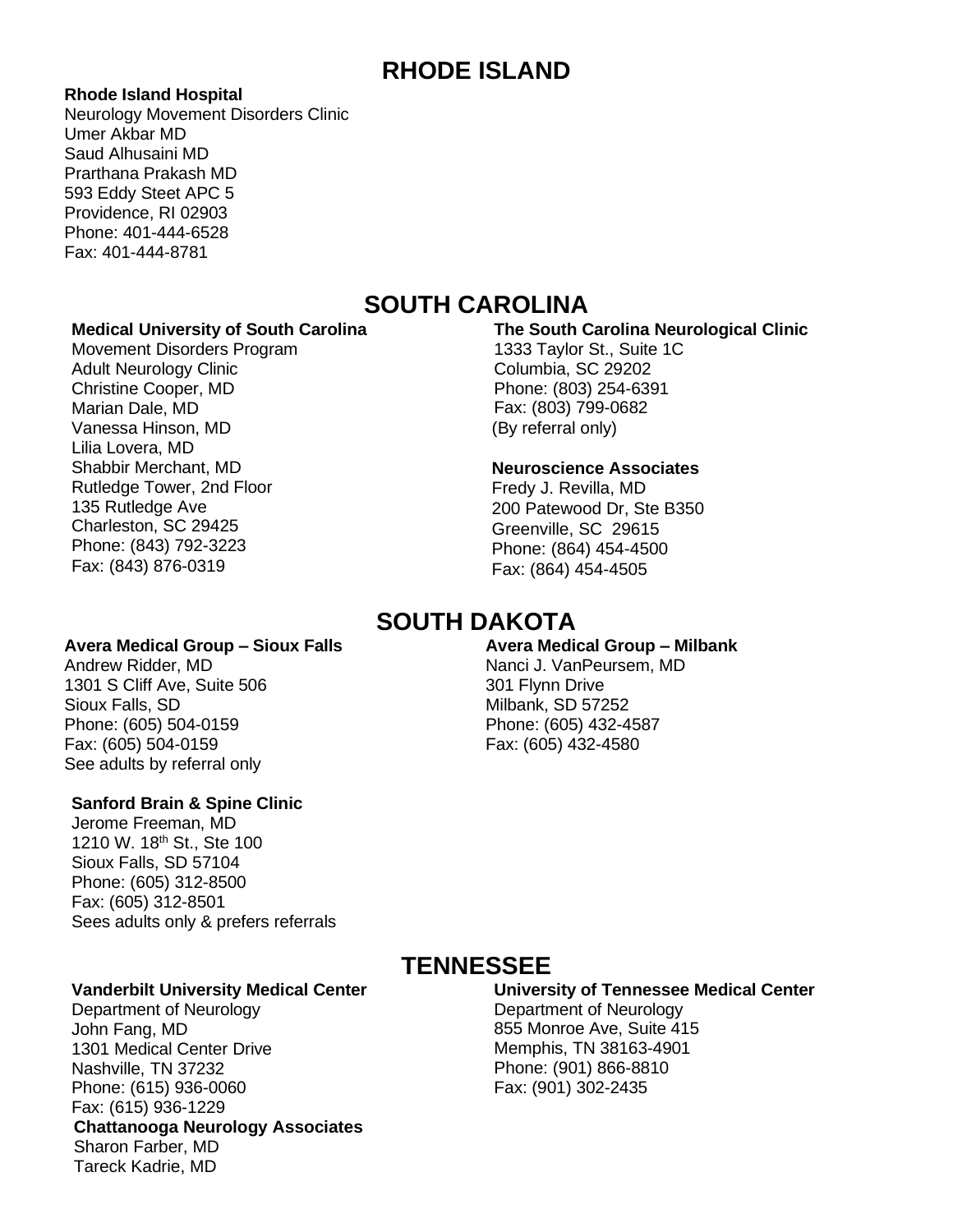Phillip "Gabe" Tallent, MD Nathan Wyatt, MD 721 Glenwood Dr. Suite W467 Chattanooga, TN 37404 Phone: (423) 698-3423 Fax: (423) 698-1380

#### **Baylor College of Medicine McNair Campus**

Parkinson's Disease Center and Movement Disorders Clinic Steven Bellows, MD Joseph Jankovic, MD Chi-Ying (Roy) Lin, MD, MPH James Orengo, MD, PhD Arjun Tarakad, MD 7200 Cambridge, 9<sup>th</sup> Floor, BCM609 MS: BCM 609 Houston, TX 77030 Phone: (713) 798-2273 Fax: (713) 798-6808 pdcmdc@bcm.edu

#### **Memorial Herman**

Neurology for Children Joshua S. Rotenberg, MD, MMS Memorial City Medical Plaza 1 902 Frostwood Dr., Suite 210 Houston, TX 77024 Phone: (713) 464-4107 Fax: (713) 465-4522

## **TEXAS**

**University of Texas SW Medical Center** Neurology Clinic Richard Dewey, MD Padraig 0'Suilleabhain, MD Vikram Shakkottai, MD, PhD 5303 Harry Hines Blvd, 4<sup>th</sup> Floor Dallas, TX 75390 Phone: (214) 645-8300 Fax: (214) 645-9214

#### **North Texas Movement Disorders Institute**

Madhavi Thomas, MD 2004 Bedford Rd Ste 100 Bedford, TX 76021 Phone: (214) 432-7549 Fax: (214) 432-6137

#### **Neurology Solutions**

**Movement Disorders Center** Robert Izor, MD 12345 N. Lamar, Ste 260 Austin, Texas 78753 Phone: (512) 977-7000 x115 Fax: (512) 977-7001

#### **Houston Methodist Research Institute**

Movement Disorders Clinic Andrew Billnitzer, MD Scurlock Tower 6560 Fannin St., Suite 1002 Houston, TX 77030 Clinic Phone: (713) 363-8184 Clinic Fax: (713) 790-7881 Research Phone: (346) 238-5021

#### **University of Texas Health Science Center at Houston**

UTHealth Neurosciences-Neurology Mya Schiess, MD UTP Clinic 6410 Fannin, Suite 1010 Houston, Texas, 77030 Phone: (832) 325-7080 Fax: (713) 832-7263

#### **Texas Movement Disorders Specialists**

Michael Soileau, MD Meredith Rollins, PA 1900 Scenic Drive | 405 Londonderry Ste 2210 Ste 205 Georgetown, TX 78626 | Waco, TX 76712 Phone: (512) 693-4041 (254) 572-8683 Fax: (512) 290-9226 (254) 290-9226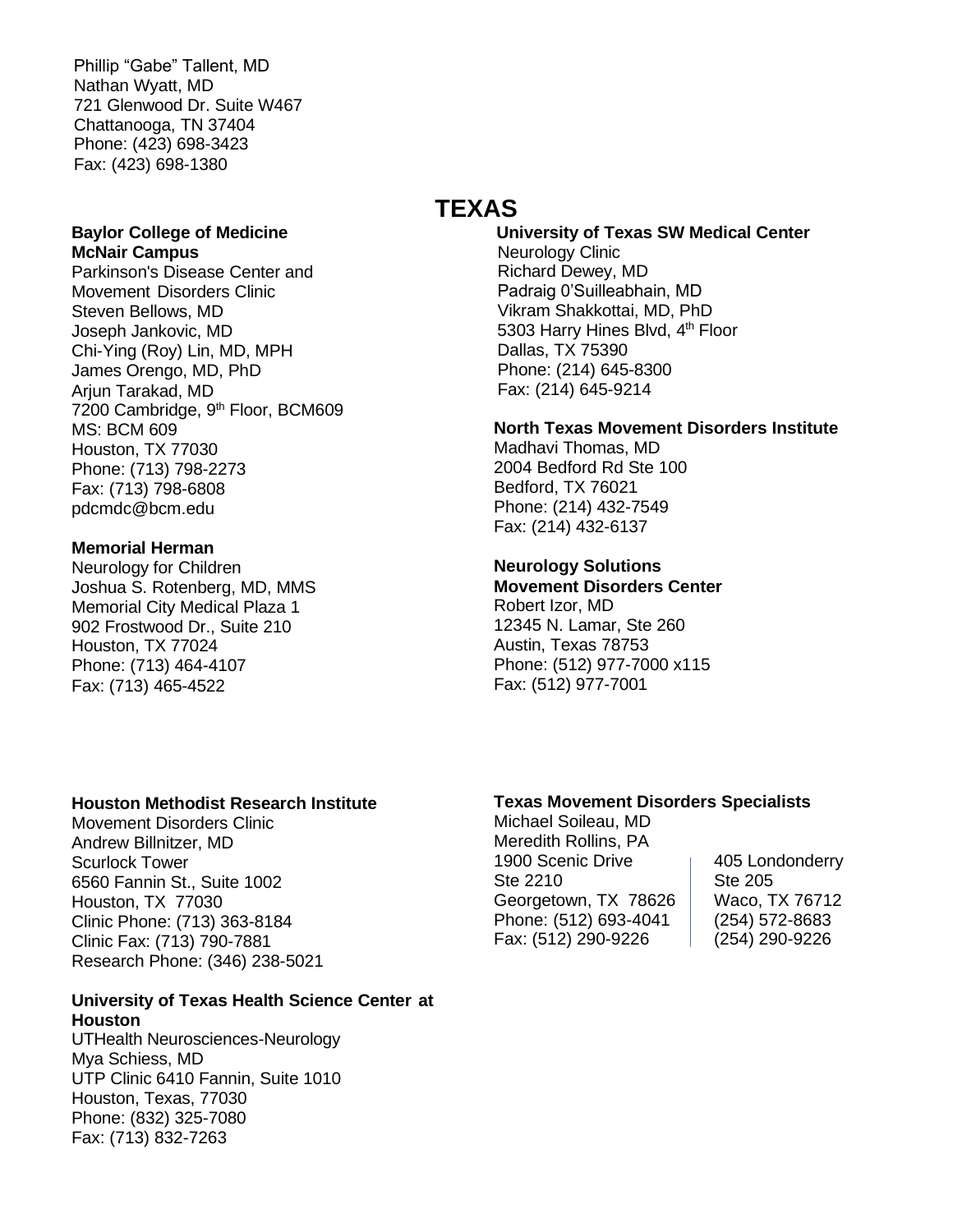## **UTAH**

**University of Utah Clinical Neuroscience Center**

Stefan M. Pulst, MD 175 N. Medical Dr Salt Lake City, UT 84132 Phone: (801) 585-2886

## **VERMONT**

#### **University of Vermont Movement Disorders Center**

University Health Care 1 South Prospect St Burlington, VT 05401 Phone: (802) 847-4589 Fax: (802) 847-2461

## **VIRGINIA**

#### **University of Virginia Medical Center**

Neuroscience Services Movement Neuromuscular Madaline Harrison, MD Ted Burns, MD Binit Shah, MD Alex Dalrymple, MD Bridget Moss, RN, ACNPC (nurse practitioner) 1221 Lee Street  $-4<sup>th</sup>$  FI Primary Care Charlottesville, VA 22908 Phone: (434) 924-2706 Fax: (434)-982-0606 **[https://med.virginia.edu/neurology/subspecialty](https://med.virginia.edu/neurology/subspecialty-divisions/general-neurology/497-2)[divisions/general-neurology/497-2](https://med.virginia.edu/neurology/subspecialty-divisions/general-neurology/497-2) [https://med.virginia.edu/neurology/subspecialty](https://med.virginia.edu/neurology/subspecialty-divisions/movement-disorders)[divisions/movement-disorders](https://med.virginia.edu/neurology/subspecialty-divisions/movement-disorders)**

### **Inova Medical Group Neurology of Fairfax**

John W. Cochran, MD Eric B. Sklar, MD 8081 Innovation Park Dr, Ste #900 Fairfax, VA 22031 Phone: (571) 472-4200 Fax: (571) 472-4201

## **VCU Parkinson's and Movement**

**Disorders Center** Mark Baron, MD Matthew J. Barrett, MD, MSc Leslie Cloud, MD Jon Snider, MD Claudia Testa, MD 11958 West Broad Street Henrico, VA 23233 Clinic Office Number: (804) 828-9350 Clinic Fax: (804) 364-6521

#### **Children's Hospital of The King's Daughters**

Thomas Enlow, MD Crystal Proud, MD 850 Southampton Ave Norfolk, VA 23510 Phone: (757) 668-9920 Fax: (757) 668-9930

## **WASHINGTON**

#### **University of Washington Medical Center**

Department of Neurology Ali Samii, MD (movement neurologist) 1959 NE Pacific – Box 356169 Seattle, WA 98195 Phone: (206) 598-7688 Fax: (206) 598-7698

#### **Swedish Neuroscience Institute**

Movement Disorders Pravin Khemani, MD Jennifer Witt, MD 550 17th Ave, Suite 540 Seattle, WA 98122 Phone: (206) 320-5331 Fax: (206) 386-3882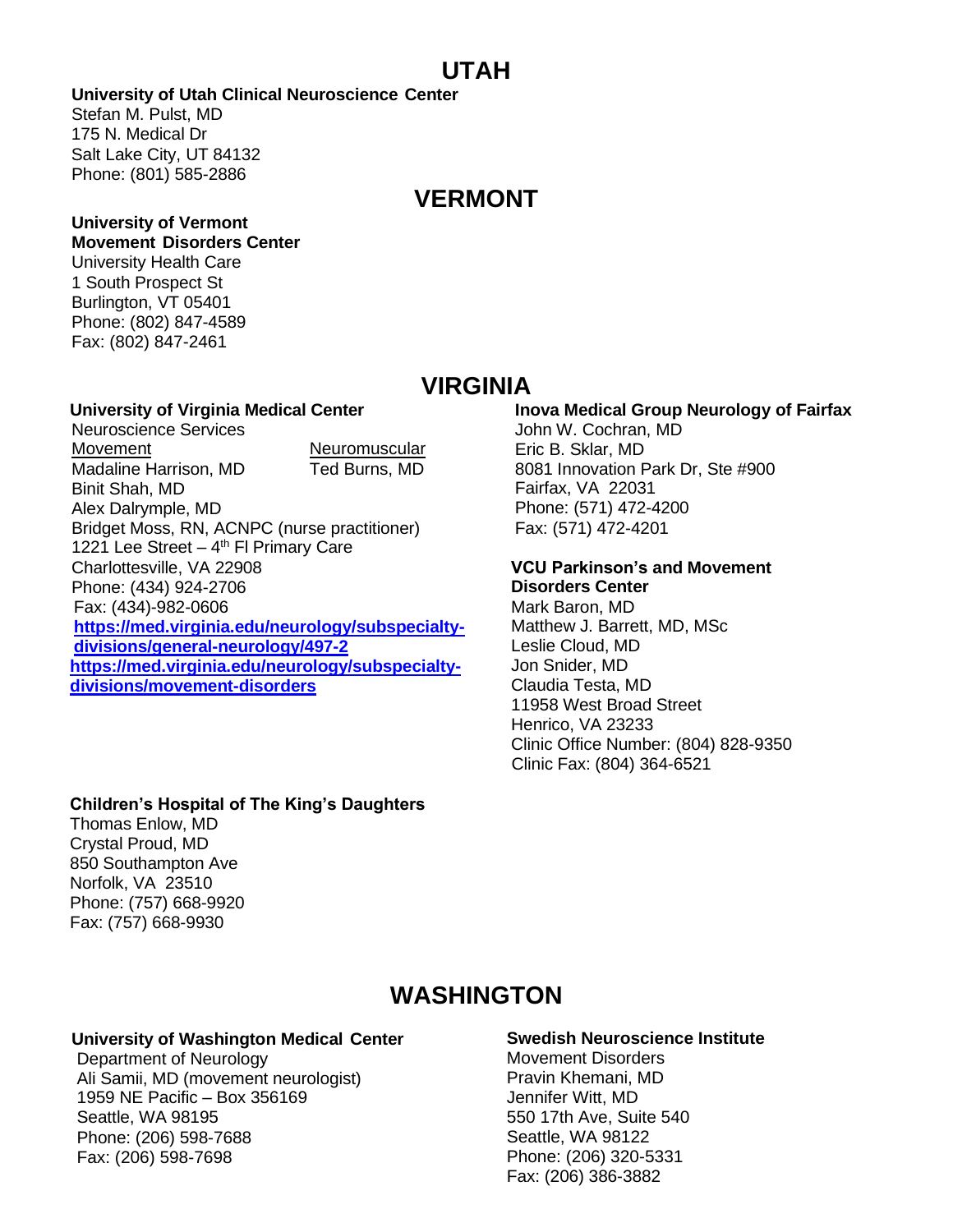#### **Neurogenetics Clinic**

Dept of Medical Genetics Marie Davis, MD, PhD Suman Jayadev, MD 1959 NE Pacific St – Box 357920 Seattle, WA 98195-7920 Clinic Coordinator: Debra Olson Phone: (206) 598-4030 Fax: (206) 598-3269

#### **VA Puget Sound Healthcare System**

Neurology Div., Movement Disorders Clinic Marie Davis, MD PhD 1660 S Columbian Way Seattle, WA 98108 Phone (206) 764-2021 Fax (206) 764-2802

## **Providence Sacred Heart**

**Medical Center & Children's Hospital** Wendy Eastman, MD (Sees children) Child Neurology 101 W 8th Ave., Suite 4200 Spokane, WA 99204 Phone: (509) 474-5440 Fax: (509) 474-6220

#### **Kaiser Permanente Bellevue Medical Center**

Roxanne Felt, MD 11511 NE 10<sup>th</sup> St Bellevue, WA 98004 Phone: (425) 502-3650

## **WASHINGTON, D.C.**

| <b>Children's National Hospital Neurogenetics Clinic</b> |  |
|----------------------------------------------------------|--|
| Andrea Gropman, MD                                       |  |
| 111 Michigan Avenue, N.W.                                |  |
| Washington, D.C. 20010                                   |  |
| Phone: (202) 476-5783                                    |  |
| Fax: (202) 476-3511                                      |  |
| Currently seeing children & adults at this lcation       |  |

## **WEST VIRGINIA**

#### **WVU Medicine**

Department of Neurology David Libell, MD Jack Riggs, MD John Brick, MD Ann Murray, MD Mouhannad Azzouz, MD Eric Seachrist, MD 1 Medical Center Dr Morgantown, WV 26506 Phone: (304) 598-6127 Fax: (304) 304-598-6442

#### **ARH Neurology Associates**

Georgianna Richards, MD 1256 N. Eisenhower Drive Beckley, WV 25801 Phone: (304)254-2400 Fax: (304)254-2458 Referral is needed. Sees adult patients only.

Charleston Area Medical Center (CAMC) Lauren Crump Seeberger, MD 415 Morris St, Ste 300 Charleston, WV 25301 Phone: (304) 388-6441

## **WISCONSIN**

#### **Medical College of Wisconsin**

**Froedtert Specialty Clinics/Hospital**

Neurosciences Clinic Karen Blindauer, MD Phone: (414) 955-6688 Ryan Brennan, DO

## **University of Wisconsin – Madison**

Dept. of Neurology, Box 2425 Laura Buyan Dent, MD, PhD Director of Movement Disorders 600 Highland Ave Madison, WI 53792